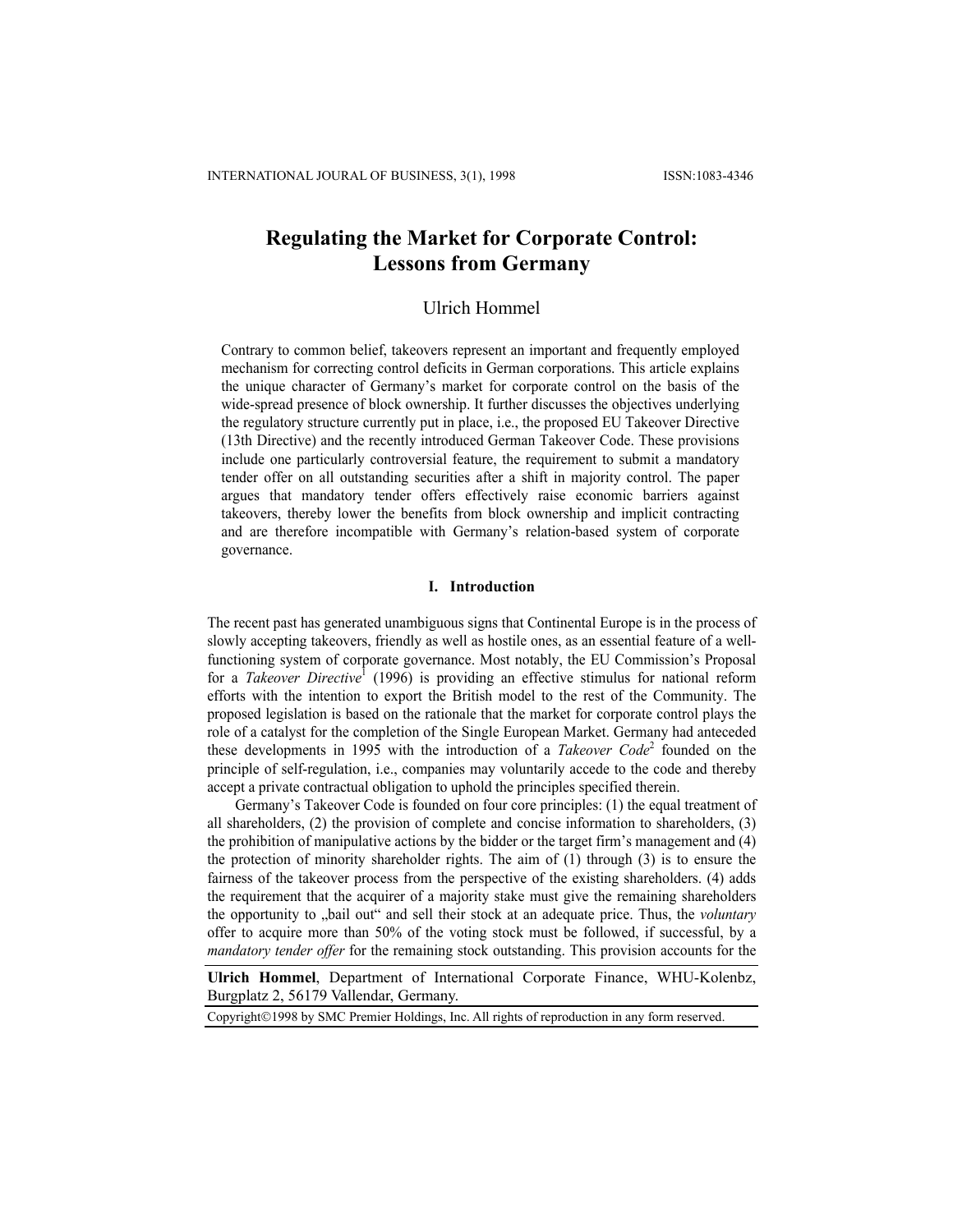possibility that the dominant shareholder abuses his control rights in order to extract private rents from the company and appropriate rightful gains of minority shareholders.<sup>3</sup> "Mandatory offer" requirements are not an uniquely German phenomenon. The EU Commission for instance favors a trigger level of 33%; its proposed EU Takeover Directive however grants every Member State the right to set its own threshold. In the UK, a bidder is mandated to make a full offer once his equity stake reaches 30% (Glass [29], 12).

This article has been written with three objectives in mind: first, to analyze the role of takeovers in the German system of corporate governance (section II), second, to present a detailed overview of the takeover legislation currently put in place in the EU and Germany (section III) and, finally, to provide a critical evaluation of the "mandatory offer" requirement in the German context (section IV). One key insight of the paper is that takeovers represent a widely used corrective mechanism to deal with control deficits. We further conclude that the regulation of takeover bids in the EU will be governed by a legislative hierarchy where national and supranational statutes peacefully coexist. EU directives aim at achieving a minimum level of harmonization without forcing Member States into a process of outright convergence. This stands in contrast to the United States where federal and state legislatures are involved in a long-standing struggle over the prerogative to regulate the market for corporate control (see also Hommel/Riemer-Hommel [35]).

The final conclusion of the paper is that "mandatory offer" requirements are an inefficient regulatory mechanism for Germany's emerging takeover market. The dubious benefit of removing the agency conflict between majority and minority shareholders is coupled with foregone opportunities for implicit contracting<sup>4</sup> between majority owners and management. As the costs associated with a takeover rise, it becomes less likely that corporate underperformance due to internal monitoring deficiencies will trigger corrective changes in the ownership structure. Germany's relation-based governance system has for instance hindered the development of domestic financial markets (Dufey/Hommel [16], 198- 201) to the degree that strategic corporate investments (e.g. creation of (real) growth options<sup>5</sup>) are only recognized imperfectly by the investment community at large.<sup>6</sup> In such an environment, block ownership and direct monitoring by shareholders attain vital importance for maintaining a company's long-term competitiveness. In other words, what may be a fitting regulatory device in the Anglo-Saxon world of explicit contracting and market-based governance can not be employed with similar effectiveness in other parts of the EU.

## **II. The Role of Block Ownership and Takeovers in Germany's System of Corporate Governance**

Corporate governance regulates the contractual relations between stakeholder groups, in particular the principal-agent relationship between shareholders and management. Ideally, the separation of ownership and control allows shareholders and managers to focus on their respective competitive advantage: the provision of risk capital on the one hand and the management of real investment portfolios on the other hand. In reality, the contractual governance of management behavior is necessarily incomplete and direct monitoring will be underprovided due to its public-good character. Hence, management is in the position to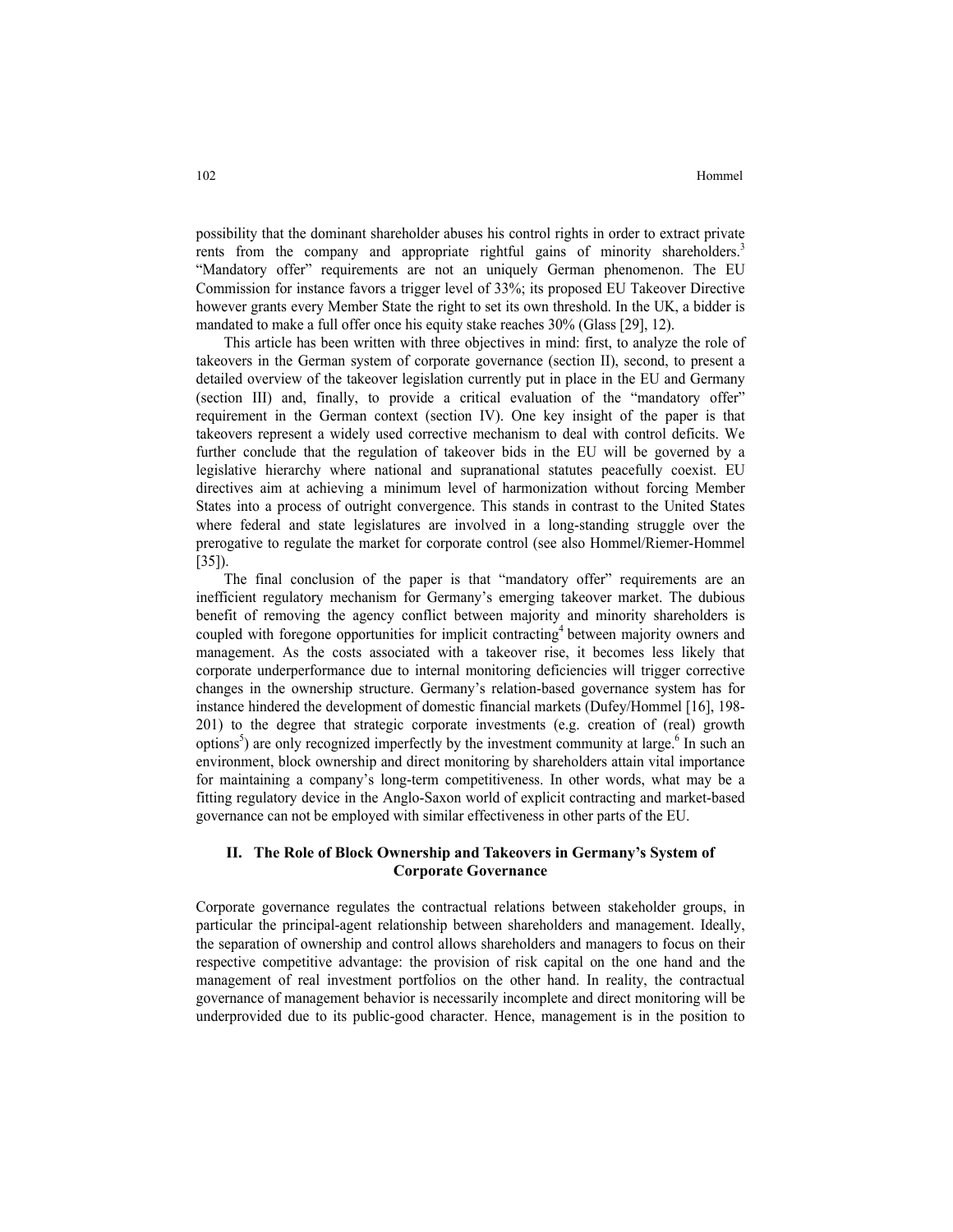seize residual control rights in "unanticipated" states of nature and appropriate the shareholders' investment return (see also Shleifer/Vishny [51], 140-4). If left unregulated, shareholders will underprovide equity finance and companies will not be able to take advantage of all value-enhancing investment opportunities. The codification of corporate governance into national law thus represents a necessary and effective means of alleviating the underinvestment problem and limiting the implied agency costs.

Corporate governance follows a "carrot and stick" approach. Relation-based (or internal) control serves as the "carrot" and allows shareholders to closely interact with management and to create a tight relationship between their own expectations and the management's incentive structure. In contrast, market-based (or external) control represents the "stick" which regulates management behavior with penalties provided by the markets for corporate control and management labor. The key difference between the U.S. and the German system of corporate governance lies in the relative importance of the aforementioned control mechanisms. While the former relies heavily on self-regulation and market sanctions to eliminate agency problems between owners and management, the latter emphasizes direct monitoring by strategic investors via the supervisory board and, in addition, assigns to management the role of arbitrator between conflicting stakeholder interests. The difference in relative weights of internal vs. external control has implications for virtually every aspect of corporate governance. Table 1 highlights the most important structural and legal differences.

Contrary to common belief, Germany nowadays has not only a well established but also a very unique takeover culture. The frequency of M&A transactions involving large equity blocks had increased significantly between 1985 and 1992, partially triggered by the adoption of the Single European Act (1986) and German reunification (1989), and has remained fairly stable after 1993 (see Figure 1). The increase in M&A activity has however not been followed by a similar increase in the involvement of German investors in takeover transactions - net of Treuhand sell-offs (see Figure 2). Prior to reunification, the acquisition of majority control had been recorded with similar frequency in Germany<sup>7</sup> and France but still far below the one in the United Kingdom.<sup>8</sup>

These developments have been accompanied by the aggressive market entry of U.S. and British investment banks, German universal banks shifting their M&A activities to newly acquired British subsidiaries<sup>9</sup> and the concentration of M&A advisory capacity in the City of London. In addition, international financing needs have begun to force German corporations into accepting shareholder value as the primary corporate performance measure. Overall, it appears that - from a U.S. perspective - the distinctive features of the German market for corporate control are gradually vanishing.

Nevertheless, the process of correcting control deficits with a change in ownership structure displays features very different from the British or U.S. takeover market. One important explanatory factor is the high concentration of share ownership typically found in Germany's listed companies (see Table 2). Jenkinson/Ljungqvist [37] show for a 1991 sample of 558 listed firms that 90.2% (72%) had a block owner holding more than 25% (50%) of the company's equity.10 Another study by Prowse [43] reports a 5-shareholder concentration ratio of 41.5% for a 1990 sample of 310 listed non-financial firms. Equity stakes in excess of 25% (commonly referred to as *blocking minorities*) will in many cases be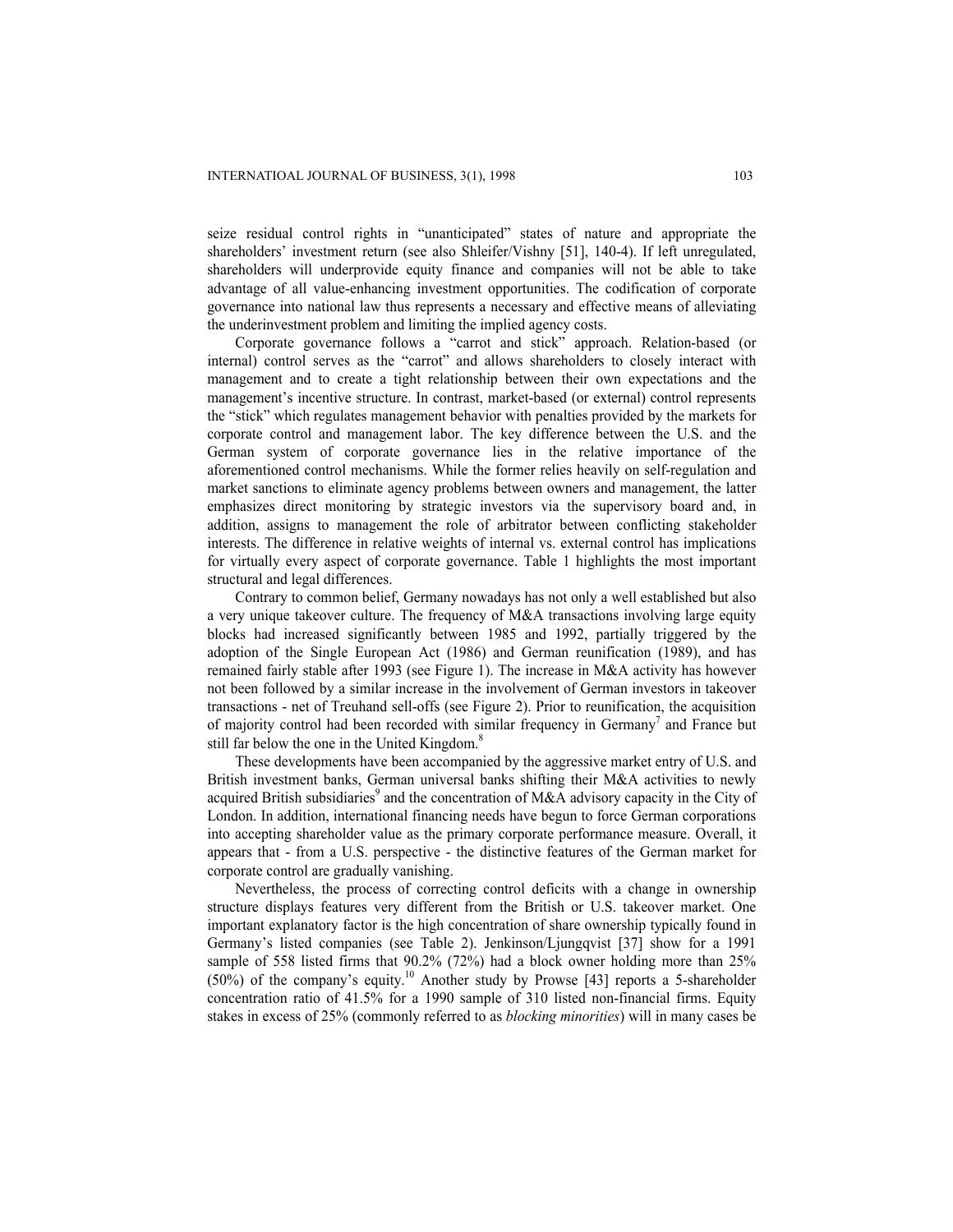already an effective deterrent against Anglo-Saxon-type tender offers since they grant vetopowers over corporate charter amendments, changes of the supervisory board and, last but not least, profit-transfer and control agreements. Blocking minorities may actually translate into majorities at the general shareholder meetings of widely held firms considering the fact that the average attendance for a sample of 24 firms has just been 58.04% in 1992 (Baums/Fraune [2], 102).

**Table 1**  U.S. and German governance structures in comparison

| <b>ASPECTS OF CORPORATE GOVERNANCE</b>                  | <b>UNITED STATES</b>   | <b>GERMANY</b>            |  |
|---------------------------------------------------------|------------------------|---------------------------|--|
| <b>1. FINANCIAL ASPECTS</b>                             |                        |                           |  |
| Number of Publicly Listed Firms                         | Large                  | Small                     |  |
| Universal Banking                                       | N <sub>0</sub>         | Yes                       |  |
| Concentration of Share Ownership                        | Low                    | High                      |  |
| Shareholdings of Banks and Insurance Companies          | Insignificant          | Significant               |  |
| Shareholdings of Mutual Funds                           | Significant            | Small/Growing             |  |
| Shareholdings of Pension Funds                          | Significant            | Non-Existent <sup>§</sup> |  |
| Shareholdings of Corporations                           | Lower                  | High                      |  |
| Portfolio<br>Orientation<br>Investor<br>(Control<br>VS. | Portfolio              | Control                   |  |
| Orientation)                                            |                        |                           |  |
| Debt/Equity                                             | Low                    | Low                       |  |
| Intermediated Debt/Total Debt                           | Low                    | High                      |  |
| Role of Internal Financing                              | High                   | High                      |  |
| Cross Equity Ownership                                  | Low                    | High                      |  |
| Turnover of Large Equity Blocks                         | High                   | Low                       |  |
| 2. GENERAL LEGAL ASPECTS                                |                        |                           |  |
| Accounting Law                                          | Shareholder bias       | Creditor bias             |  |
| <b>Insider Regulations</b>                              | Strict                 | Limited                   |  |
| <b>Cross Equity Holdings</b>                            | Restricted             | Unrestricted              |  |
| <b>Exercise of Proxy Votes</b>                          | Management             | Deposit Banks             |  |
| Voting Right Restrictions                               | Rare                   | Frequent $\delta$         |  |
| Management/Board Liability for Misconduct               | Very Weak              | Weak <sup>§</sup>         |  |
| Auditor Liability for Misconduct                        | Strict                 | Very Weak <sup>§</sup>    |  |
| <b>Antitrust Law</b>                                    | <b>Efficiency Bias</b> | <b>Fairness Bias</b>      |  |
| <b>3. INTERNAL CONTROL MECHANISMS</b>                   |                        |                           |  |
| <b>Board Structure</b>                                  | Single-Tier            | Two-Tier                  |  |
| Independent Decision-Making Power of Management         | Significant            | Large $\delta$            |  |
| Role of Supervisory Board/Outside Directors             | Unimportant            | Important                 |  |
| Board Representation of Strategic Investors             | Rare                   | Frequent                  |  |
| Board Representation of Financial Intermediaries        | Rare                   | Frequent                  |  |
| Long-Term Relationship between Banks and Firms          | Limited                | Extensive                 |  |
| Co-determination                                        | Unimportant            | Important                 |  |
| Value-Based Management Incentive Schemes                | Important              | Unimportant               |  |
| <b>Investor Relations</b>                               | Developed              | Neglected                 |  |
| <b>4. EXTERNAL CONTROL MECHANISMS</b>                   |                        |                           |  |
| Frequency of Unfriendly Takeovers                       | High                   | Very Low                  |  |
| Regional Segmentation of Product Markets                | Low                    | Significant               |  |
| Information Available about Publicly Listed Firms       | Extensive              | Limited                   |  |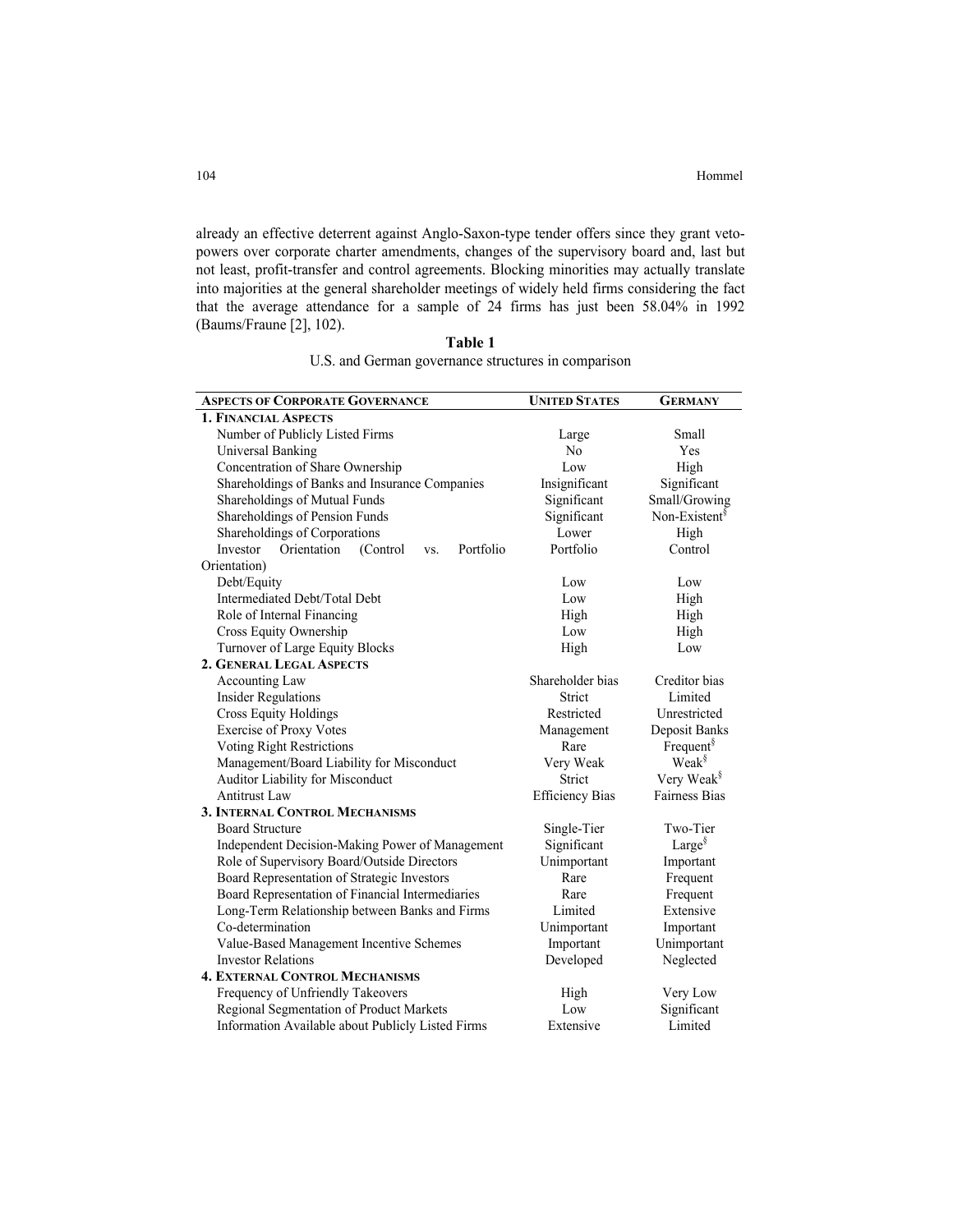| Interaction between Intermediaries and Fin. Markets | Extensive | Limited |
|-----------------------------------------------------|-----------|---------|
| Turnover on the Market for Management Labor         | High      | Low.    |

<sup>§</sup> These aspects and the governance problem implied therein are currently subject to legal reform. See Bundesministerium der Justiz [14]. *Source:* Allen/Gale [1], 203-4; Berglöf [5], 97; Dufey, Hommel, Riemer-Hommel [17]; Fukao [27]; ICMG [36]; Nunnenkamp [41], 3; Prowse [43], 34 and 39.

**Figure 1** 

M&A transactions involving sizable equity blocks in Germany, 1985 - 1996<sup>§</sup>



§ The *Bundeskartellamt Database* includes asset deals and share purchases surpassing the 25% and 50% equity threshold, joint ventures and other contractual arrangements leading to direct or indirect control. The joint turnover of the companies involved in the transaction must reach at least DM 500 million. Data collected by the *M&A Review* includes all published transfers of majority control (excluding sell-offs by the *Treuhandanstalt*); publication requires that target firms have an annual turnover of at least DM 20-30 million over this time-span. *Source: M&A Review Database (October 1, 1997).*

The widespread presence of block owners with a long-term investment horizon is considered as one of the main advantages of the German system of corporate governance. Block owners are able to internalize a larger fraction of the gains from direct monitoring and will therefore devote more resources to this activity than small shareholders. Hence, block owners can help to resolve the shareholders' free-rider problem. In addition, stable monitoring relationships work towards creating an environment of trust and cooperation between management and owners and, thus, form the foundation for implicit contracting (Shleifer/Summers [50], 37-41). Monitoring by block owners does not necessarily take place through institutionalized channels in Germany given that the institution "supervisory board" at present suffers from serious defects $11$  and direct communication with management does not automatically constitute a conflict with the law (Dufey/Hommel [16], 197-8).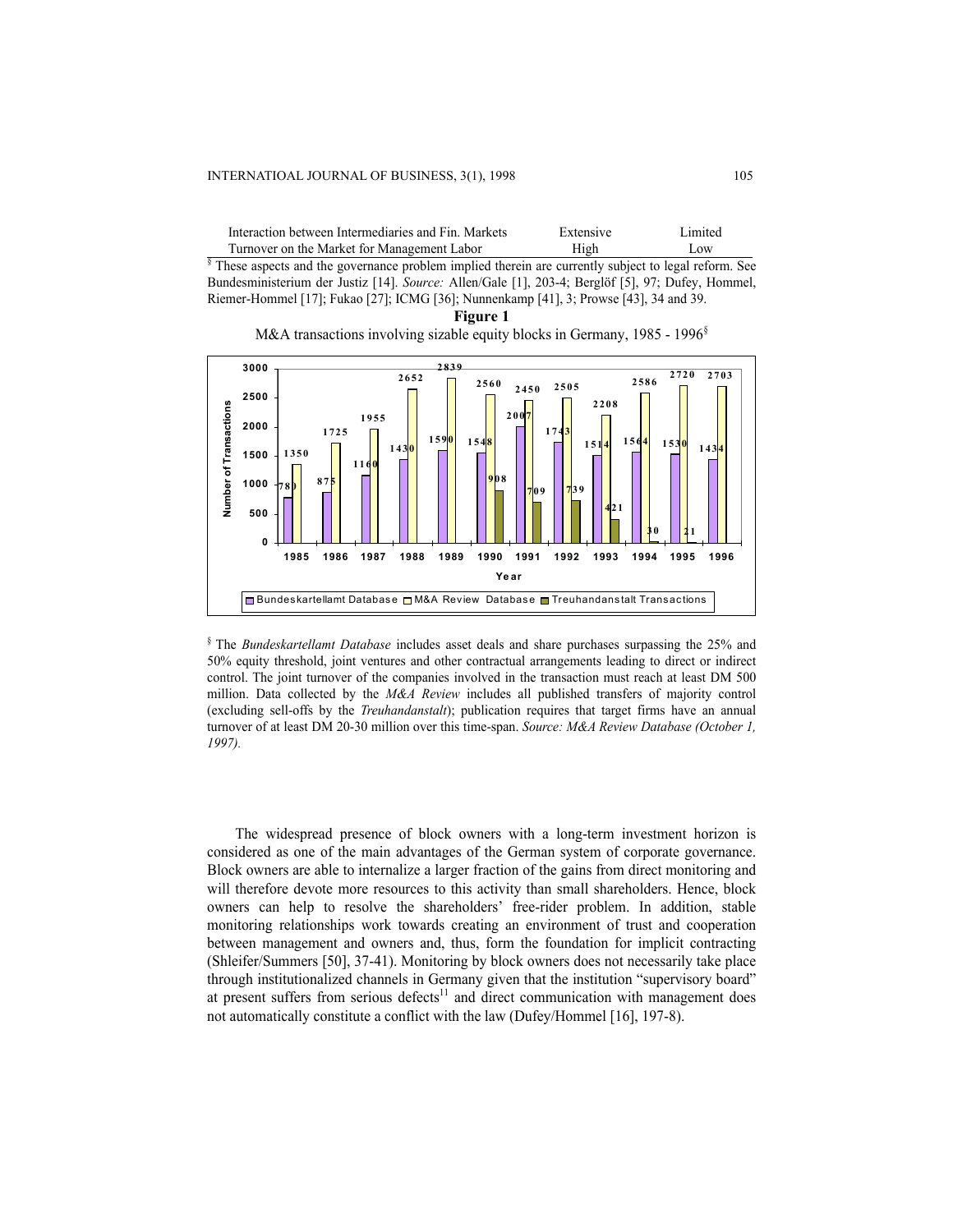**Figure 2** Takeovers (majority acquisitions) with German involvement, 1987-1996<sup>§</sup>



§ Takeover data includes all published transactions (including Treuhandanstalt sell-offs). Nonpublished takeovers involving small- and medium-sized companies are estimated at 30-40% of the reported figures. *Source: Data provided by M&A International GmbH.*

Block owners de facto represent the shareholders at large. In order to evaluate the effectiveness of this arrangement, it is necessary to take a closer look at the distribution of share ownership across different investor groups and to analyze the potential presence of agency conflicts. A look at Table 3 illustrates that non-financial companies represent the single most important investor group in Germany. As in France, these equity stakes are often part of cross ownership arrangements which bear the potential of isolating management from outside control.12 Company investors also display a greater willingness to acquire majority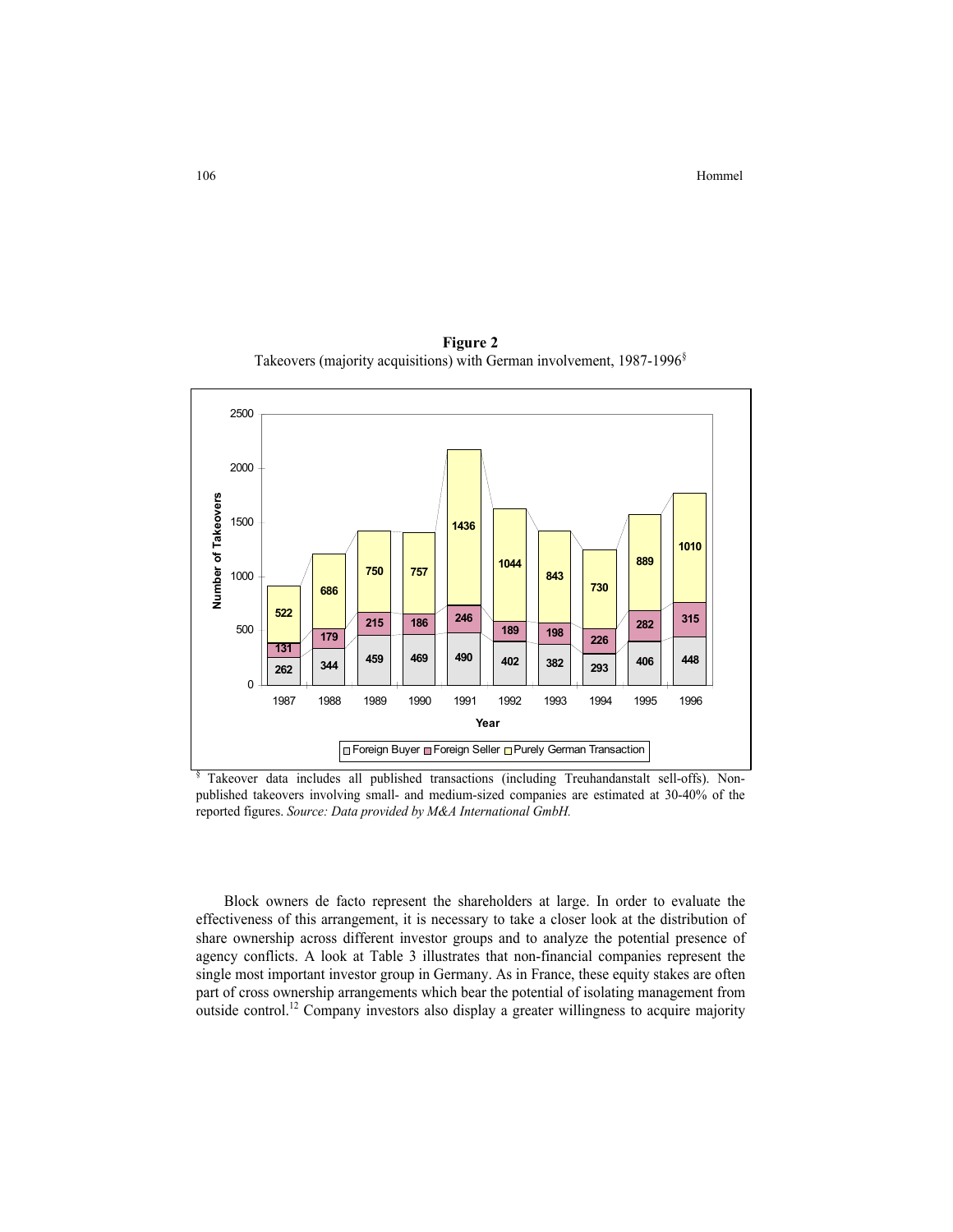stakes (see Table 2), mainly because they operate in the same market as the investment target and aim at exploiting cost synergies. Hence, minority shareholders are faced with a potential reallocation of wealth if the majority owner succeeds in manipulating transfer pricing arrangements between the two companies.

| <b>INVESTOR TYPE</b>          | <b>NUMBER</b><br><b>OF STAKES</b> | $0-5$ | 5 1 5 | 15-25 | <b>SIZE OF STAKES (IN %)</b><br>25-50 | 50-75 | 75-100 | Unknown |
|-------------------------------|-----------------------------------|-------|-------|-------|---------------------------------------|-------|--------|---------|
|                               |                                   |       |       |       |                                       |       |        |         |
| Trusts/Institutiona<br>1 Inv. | 54                                | 3.7   | 22.2  | 18.5  | 35.2                                  | 16.7  | 37     | 0.0     |
| <b>Banks</b>                  | 39                                | 2.6   | 46.2  | 77    | 38.5                                  | 2.6   | 0.0    | 2.6     |
| <b>Family Groups</b>          | 58                                | 6.9   | 8.6   | 12.1  | 19.0                                  | 32.8  | 15.5   | 5.2     |
| Other Companies               | 80                                | 2.5   | 22.5  | 75    | 21.3                                  | 25.0  | 21.3   | 0.0     |
| <b>State</b>                  | 4                                 | 0.0   | 25.0  | 25.0  | 0.0                                   | 50.0  | 0.0    | 0.0     |
| <b>TOTAL</b>                  | 235                               | 3.8   | 23.0  | 11.5  | 26.4                                  | 21.7  | 119    | 17      |

**Table 2**  Block ownership of German industrial and commercial companies (% of sample)

Sample: 171 large industrial and commercial companies quoted in 1990. *Source:* Franks/Mayer [22], 285 and 288, own calculations*.* 

| <b>INVESTOR</b>            | <b>GERMANY</b><br>(1993) | U.S.A.<br>(1990) | <b>JAPAN</b><br>(1990) | <b>FRANCE</b><br>(1993) | <b>ITALY</b><br>(1993) | UK<br>(1993) |
|----------------------------|--------------------------|------------------|------------------------|-------------------------|------------------------|--------------|
| <b>Banks</b>               | 14.3                     | 0.0              | 18.9                   | 4.3                     | 9.9                    | 0.6          |
| <b>Insurance Companies</b> | 7.1                      | 4.6              | 19.6                   | 2.2                     | 0.8                    | 17.3         |
| Pension Funds and          | 77                       | 25.8             | 9.5                    | 1.9                     | 0.6                    | 43.9         |
| Others                     |                          |                  |                        |                         |                        |              |
| Non-Financial              | 38.8                     | 14.1             | 24.9                   | 54.5                    | 23.0                   | 3.1          |
| Companies                  |                          |                  |                        |                         |                        |              |
| Private Households         | 16.6                     | 50.2             | 22.4                   | 20.7                    | 33.9                   | 17.7         |
| <b>State</b>               | 3.4                      | 0.0              | 0.7                    | 4.5                     | 27.0                   | 1.3          |
| Foreign Investors          | 12.2                     | 5.4              | 4.0                    | 11.9                    | 4.8                    | 16.3         |

**Table 3** Distribution of share ownership in selected countries (in %)

*Source:* OECD [42], 99.

Universal banks hold substantial equity stakes themselves and further increase their control through proxy voting rights and equity holdings of investment fund subsidiaries. Baums/Fraune [2] show that banks have collectively exercised 84.09% of the voting rights of the 24 largest widely held companies in 1992; 34.74% of the votes were controlled by Deutsche Bank, Dresdner Bank and Commerzbank alone. In addition, insurance companies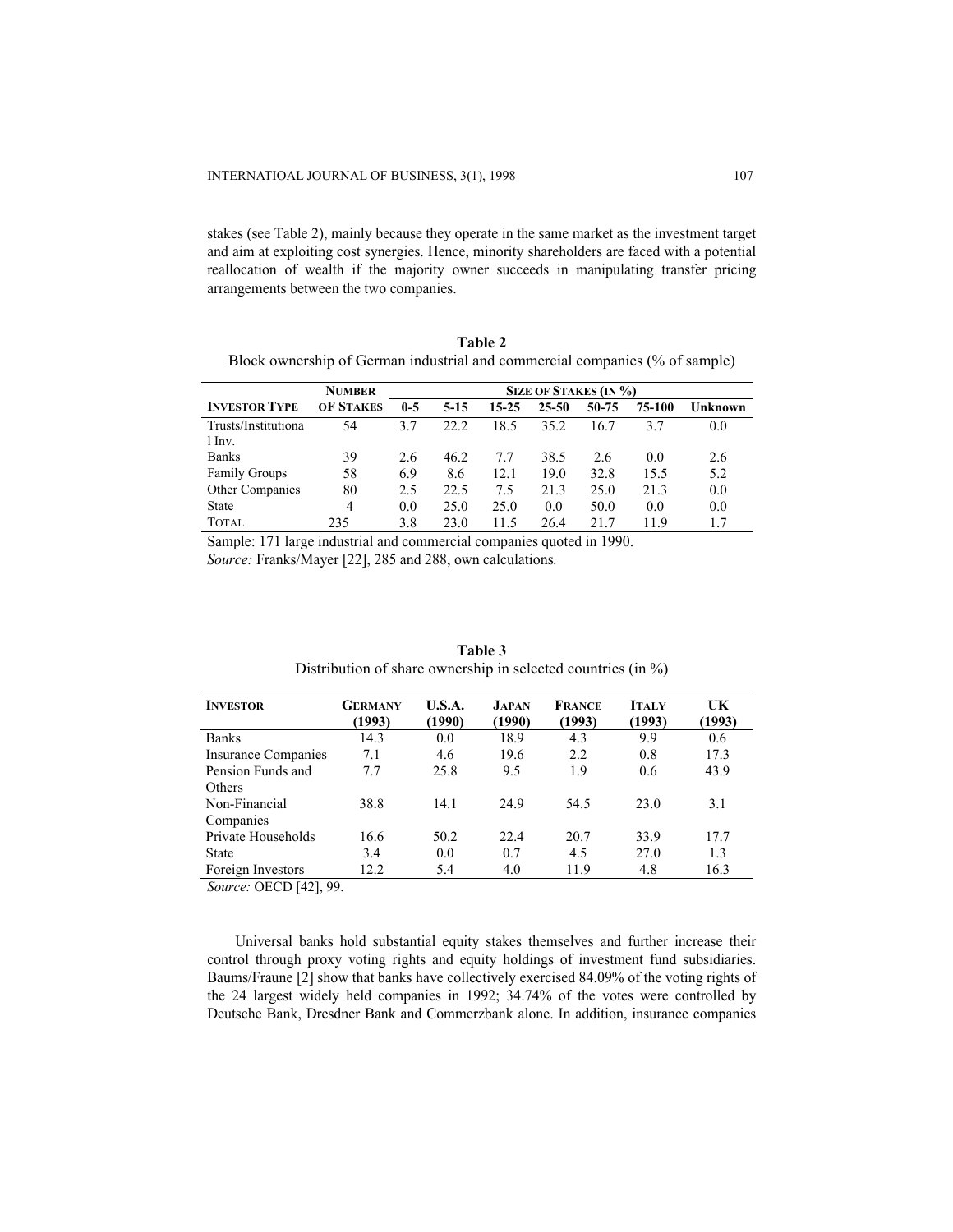hold substantial equity stakes in the non-financial sector and have long-standing cross-equity ties with universal banks. Financial intermediaries have the potential to appropriate wealth from minority shareholders. First of all, financial intermediaries exercise control to maximize the return on their equity *portfolios* rather than on individual investments. Coordination between them may be optimal for a sufficiently symmetric distribution of ownership claims (Dufey/Hommel [16], Appendix). Second, value-oriented universal banks have an interest in maximizing the total profit from a client relationship which is, above all, driven by the ability to place financial services, in particular bank loans. We face considerable uncertainty over the financial intermediaries' objective function given that they jointly control a majority of votes at their own general meetings (Baums/Fraune [2], 106) and thereby isolate management from outside influence. A rapidly growing empirical literature has studied the effects of bank influence on corporate performance and has so far not been able to identify the postulated negative effect.<sup>13</sup>

In summary, economic reasoning and circumstantial evidence (e.g. control failures at Daimler-Benz, Bremer Vulkan, Metallgesellschaft and Klöckner-Humboldt-Deutz) stand against weak empirical evidence in arguing that internal control structures in German corporations are problem-ladden and the benefits of implicit contracting remain to a certain degree a myth (see also Macey/Miller [40]). The implicit control vacuum can only be filled by a market for corporate control capable of overcoming the structural barriers of concentrated share ownership.

From a corporate governance perspective, internal control deficits in majority-owned firms do not pose a serious problem since the majority stake can always be sold or management replaced. Regulatory authorities may however be concerned with agency costs associated with the representation of shareholder interests by the majority owner. Specifically, if the majority stake exceeds 75% (*qualified majority*), then the aforementioned veto powers of minority shareholders cease to exist. Once the equity stake reaches 90%, minority shareholders also lose their right to hold management and supervisory board liable for misconduct. Finally, companies with a stake of more than 95% (*merger majority*) may be subject to full takeover at the majority owner's discretion. The potential problems associated with these statutory arrangements will be discussed in section IV.

It is safe to argue that non-majority-controlled firms will have, for all practical purposes, at least one shareholder (or coordinated shareholder group) with a "blocking minority". The process of transfering ownership and control rights in German companies naturally reflects this structural feature. Control deficiencies are, first and foremost, dealt with internally through the pooling and redistribution of control rights and, if need be, through the reallocation of equity stakes and voting rights. Extreme forms of managerial failure may lead block owners to acquire majority control or may trigger the transfer of control rights to outsiders via a coordinated placement, not seldomly orchestrated and intermediated by the company's house bank.

Not all transfers of ownership and control rights to outside investors are however "friendly" in nature. Jenkinson/Ljungqvist [37] for instance document a total of 17 cases<sup>14</sup> for the last decade alone where "outside raiders" have attempted to acquire majority control via hostile stake-building.<sup>15</sup> In these instances, investors have built up "toehold stakes" (Shleifer/Vishny [52]) in order to upset the internal control equilibrium and to bring about an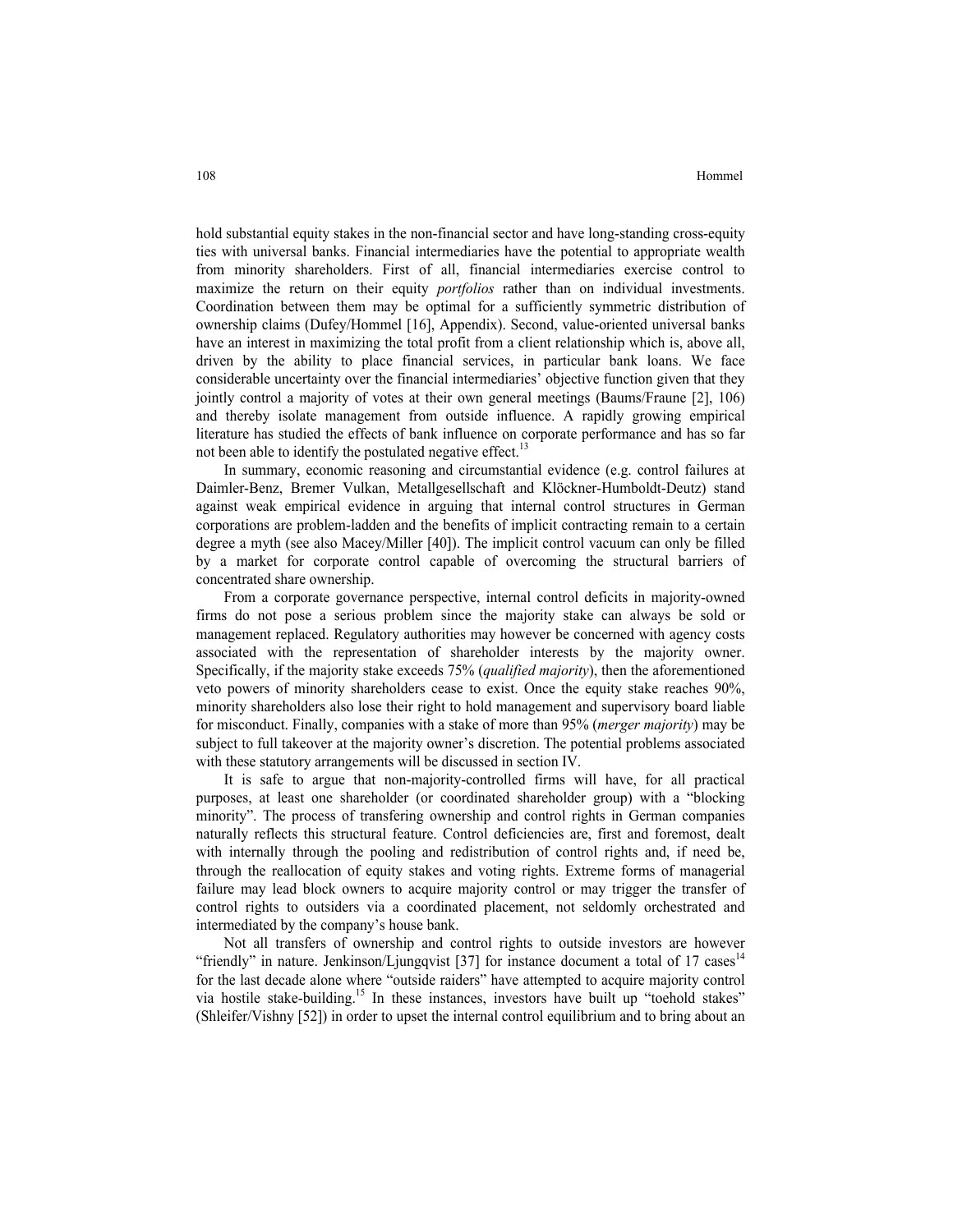environment conducive to an actual takeover. The raider's success depends critically on cracking the shareholder coalition supporting management which can be done much more effectively from the inside. The process of hostile stake-building has frequently been accompanied by tactics quite common in the U.S. as well: raiders place equity blocks with "friendly" investors to circumvent disclosure requirements (for a discussion see Becht/Böhmer [3]) and to secretly build up a controlling stake; the management of target firms works towards assembling or maintaining their own support coalition among shareholders or invites a "white knight". Voting right restrictions have played an important role in preventing unfriendly takeovers in the past (e.g. *Continental*, *Feldmühle Nobel*) but are likely to be banned with the passing of a recent legislative proposal (Bundesministerium der Justiz [14]).

Very little evidence points towards hostile stake-building being currently used for the correction of control deficits. Jenkinson/Ljungqvist's [37] painstaking effort shows that unfriendly shifts in ownership structure are rare and have mostly affected firms with no apparent control problems. Given that "raider" and target firm have, in the overwhelming majority of cases, been horizontally (and in exceptional cases vertically) related, these takeover attempts were therefore much more likely driven by cost synergies, market power considerations or empire building.

The empirical evidence on German takeovers indicates that (a) shareholders of target firms tend to capture positive abnormal returns, (b) abnormal returns for acquiring firms fail to follow a common pattern and (c) certain forms of block ownership foster the value creation process. Early event studies (e.g. Bühner [12]) suffer from misspecifications of the announcement day, non-stationarity problems of the market model parameters and, from today's perspective, non-representative sampling periods (see also Grandjean [31]). Gerke et. al [28] analyze 105 takeovers for the sampling period 1987-92 using news releases for the specification of event dates. Their findings indicate that the average target shareholder has gained from takeovers but that the abnormal returns for acquiring firms did not deviate significantly from zero in the aggregate. Horizontal mergers were perceived as value enhancing while diversification into other lines of business (conglomerate mergers) yielded negative abnormal returns. Böhmer/Löffler [9] use the merger notification dates, as reported by the Federal Antitrust Office (Bundeskartellamt), for their specification of the announcement period and show for a sample of 672 takeovers during 1985-93 that the acquisition of majoritiy ownership has only yielded positive abnormal returns during the upstates of the business cycle. Regarding the effect of block ownership, Böhmer [8] shows for a sample of 297 takeovers and the period 1984-88 that companies with blocking minorities (ownership stakes between 25% and 50%) were most likely to engage in value-increasing takeovers while the acquisition of majority control primarily benefited family-owned firms. In addition, Franks/Mayer [23] find that control changes are more likely to occur after periods of poor corporate performance.

For the purpose of the subsequent discussion, we can conclude that takeovers represent an important and frequently employed instrument to deal with control deficiencies in German companies. The prevalence of block ownership has helped to shape a takeover process quite distinct from the U.S. experience. The empirical evidence is consistent with basic economic intuition: target shareholders gain and bidder shareholders may win or lose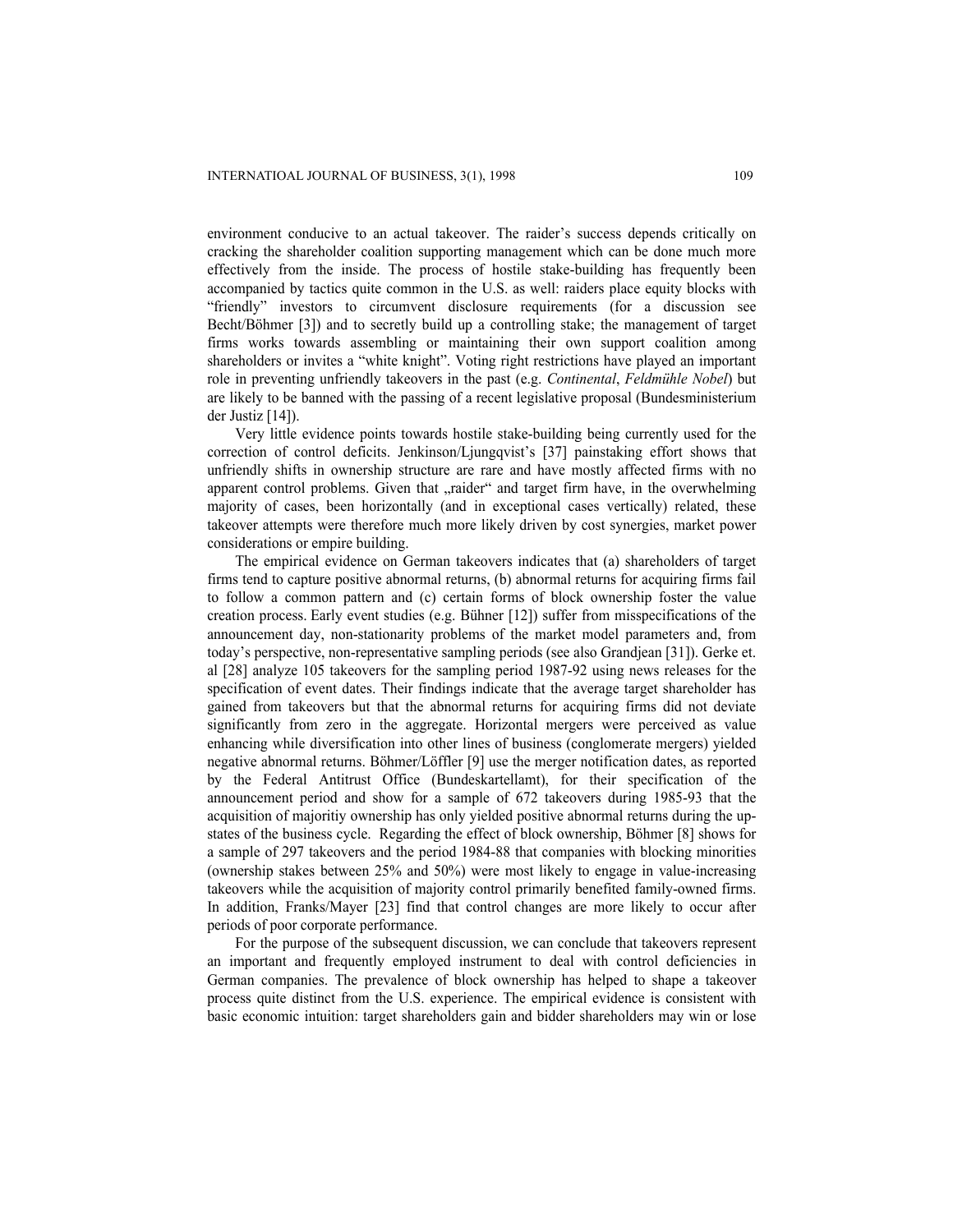depending on the underlying takeover motive. We have at this point no empirical support for the hypthesis that minority shareholders systematically lose as a result of takeovers.

#### **III. Regulating Takeovers in Germany: The Role of Judicial Hierarchies**

German authorities have always applied the principle of self-regulation to takeovers. In 1979, the Exchange Expert Commission (Börsensachverständigenkommission) of the Federal Finance Ministry published general guidelines for public tender offers which attempted to ensure that shareholders are treated equally, receive sufficient information and are subjected to a fair and orderly takeover process. This initial effort to regulate takeovers never achieved any practical relevance, primarily because it left issues concerning the target firm unregulated (e.g. anti-takeover measures) and failed to guarantee a formal process of accession to the guidelines (Schuster/Zschocke [47], 48-50).

With the rising frequency of takeovers after the adoption of the Single European Act (1986), the EU Commission recognized the need for a common legal framework governing tender offers and published a draft directive in 1989 which implemented the principles already embedded in the German takeover guidelines. The statute was never adopted because of a number of controversial aspects, in particular the neutrality requirement for the target firm's management, the obligation to make an offer for all securities outstanding after a shift in majority control as a means of protecting minority shareholders and, lastly, the implied necessity to remove legal obstacles against tender offers by certain Member States (see also Schmidt et. al. [45], 123-4).

In February 1996, the EU Commission finally submitted a revised (and still pending) version of its Takeover Directive which has addressed some of these objections: the management's responsibility for the firm as whole is explicitely mentioned and the requirement to submit a mandatory tender offer is converted into an option for national authorities. Member States have also developed a greater open-mindedness with respect to takeovers in response to growing pressures from international financial markets and, thus, its final adoption is almost certain.

In a parallel effort, the German Exchange Expert Commission has introduced a new Takeover Code in October 1995 which is closely modeled after the British City Code and largely fulfills the provisions of the proposed EU Takeover Directive. It continues to be based on the principle of self-regulation but, unlike the 1979 guidelines, provides for an orderly process of accession which imposes a private contractual obligation upon the signatories. A special Takeover Commission (Übernahmekommission) has been established to administer the Code and to recruit corporate support. Table 4 illustrates that merely a third of all companies contacted have submitted acceptances so far which, if not improving, might eventually give rise to binding federal legislation.

As outlined in Figure 3, the German Takeover Code ensures that all shareholders are treated equally and that all aspects of a takeover offer are made transparent to any party with a direct stake in the outcome. Anti-takeover measures or other manipulative actions affecting the distribution and magnitude of takeover payoffs are specifically prohibited. As the main substantive addition to the 1979 guidelines, the Exchange Expert Commission has added a mandatory offer requirement to protect minority shareholder rights (Figure 4).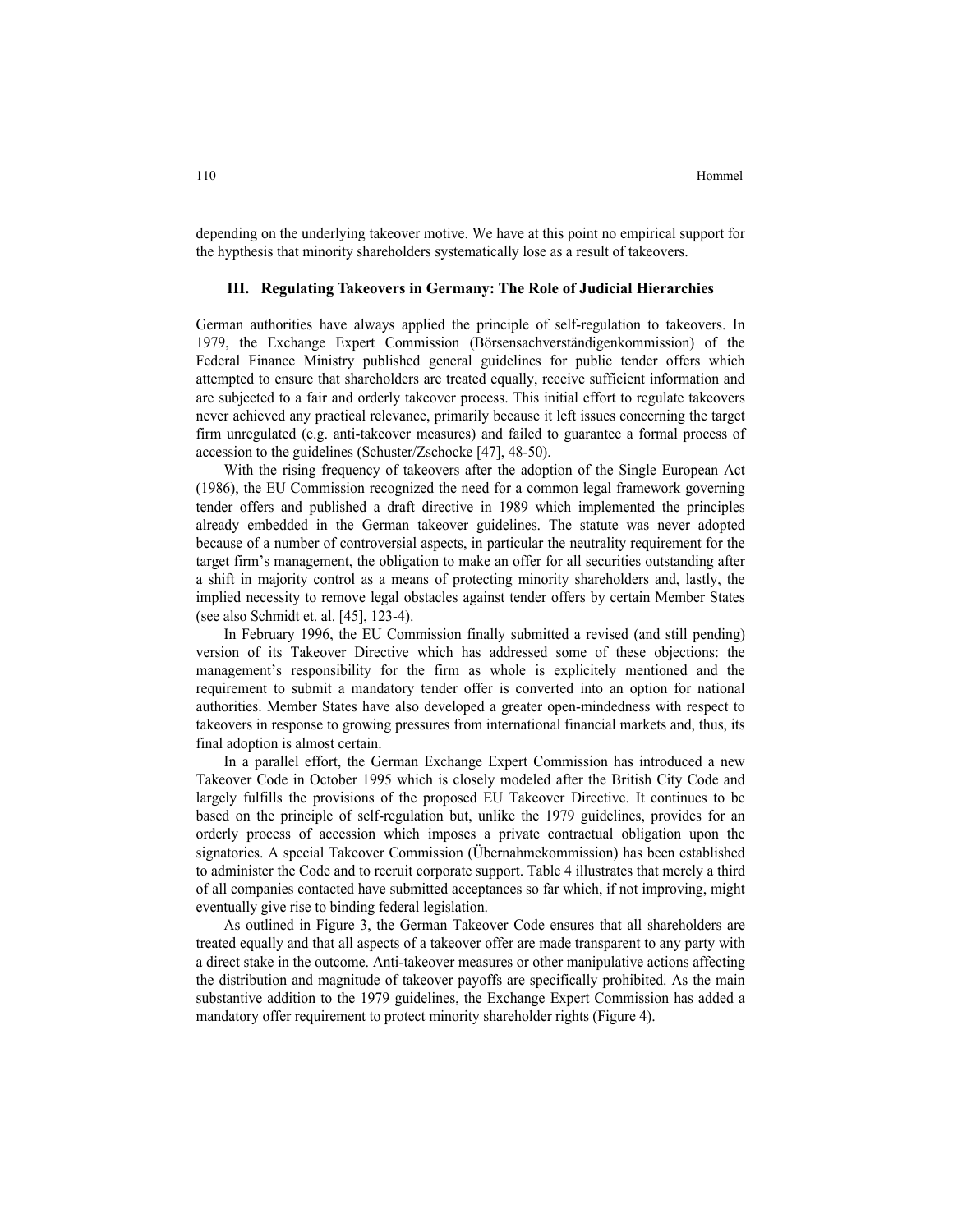| Corporate Support of the German Takeover Code <sup>®</sup> |               |              |                             |  |  |
|------------------------------------------------------------|---------------|--------------|-----------------------------|--|--|
| <b>CATEGORIES</b>                                          | <b>SAMPLE</b> |              | <b>ACCEPTANCES RECEIVED</b> |  |  |
|                                                            | June 9, 1997  | June 9, 1997 | Oct. 20, 1997               |  |  |
| <b>Listed Companies</b>                                    | 683           | 234          | 251                         |  |  |
| - of those $\text{DAX}^{\circledast}$ 100                  | 100           | 35           | 37                          |  |  |
| - of those $\text{DAX}^{\otimes}30$                        | 30            | 24           | 25                          |  |  |
| Companies with Brokerage Activities                        | 171           | 88           | 88                          |  |  |
| - of those Listed Companies                                | 33            | 28           | 28                          |  |  |
| - Other                                                    | 138           | 60           | 60                          |  |  |
| M&A Companies                                              | 30            |              |                             |  |  |
| Other Non-Listed Companies                                 | 137           | 20           | 21                          |  |  |
| Total                                                      | 988           | 321          | 339                         |  |  |

**Table 4**  Corporate Support of the German Takeover Code§

 $\frac{1}{3}$  DAX<sup>®</sup> 30 (100) = share price index of Germany's 30 (100) most important stocks (as determined by the German stock exchanges' governing body) *Source:* Own calculations based on statistics supplied by the German Takeover Commission.

The mandatory offer requirement represents in essence a compound option. Specifically, shareholders collectively hold a long call option written on a set of individually held put options, one for every share of stock. Exercising the call is equivalent to denying the majority owner an exemption from the mandatory offer requirement. As a consequence, every minority shareholder receives a long put option for every share of stock, which entitles her to sell the stock at the subsequently revealed offer price. It is however always optimal for shareholders to exercise the call as long as the majority owner has committed her resources at the time of the vote. In other words, an exemption from minority shareholders should generally not be forthcoming. Section IV further examines the welfare implications of this provision.

The extent to which violations of the Code can be penalized is basically untested ground at this point (Bohne [10]). The Takeover Commission has registered a total of 22 voluntary tender offers between January 1996 and June 1997. Only one firm, a subsidiary of Veba AG, was forced to submit a mandatory tender offer which triggered the purchase of an additional 4.14% of the target firm's outstanding equity.<sup>16</sup> Failing to accede to the Code may be used as a ..soft" (tie-breaking) factor against including a company in one of the German stock market indices. Accepting the Code is also a binding prerequisite for participating in the "Neuer Markt", Germany's new stock market segment for small-caps. No landmark cases have been decided yet which would give an indication of the potential size of private damage awards.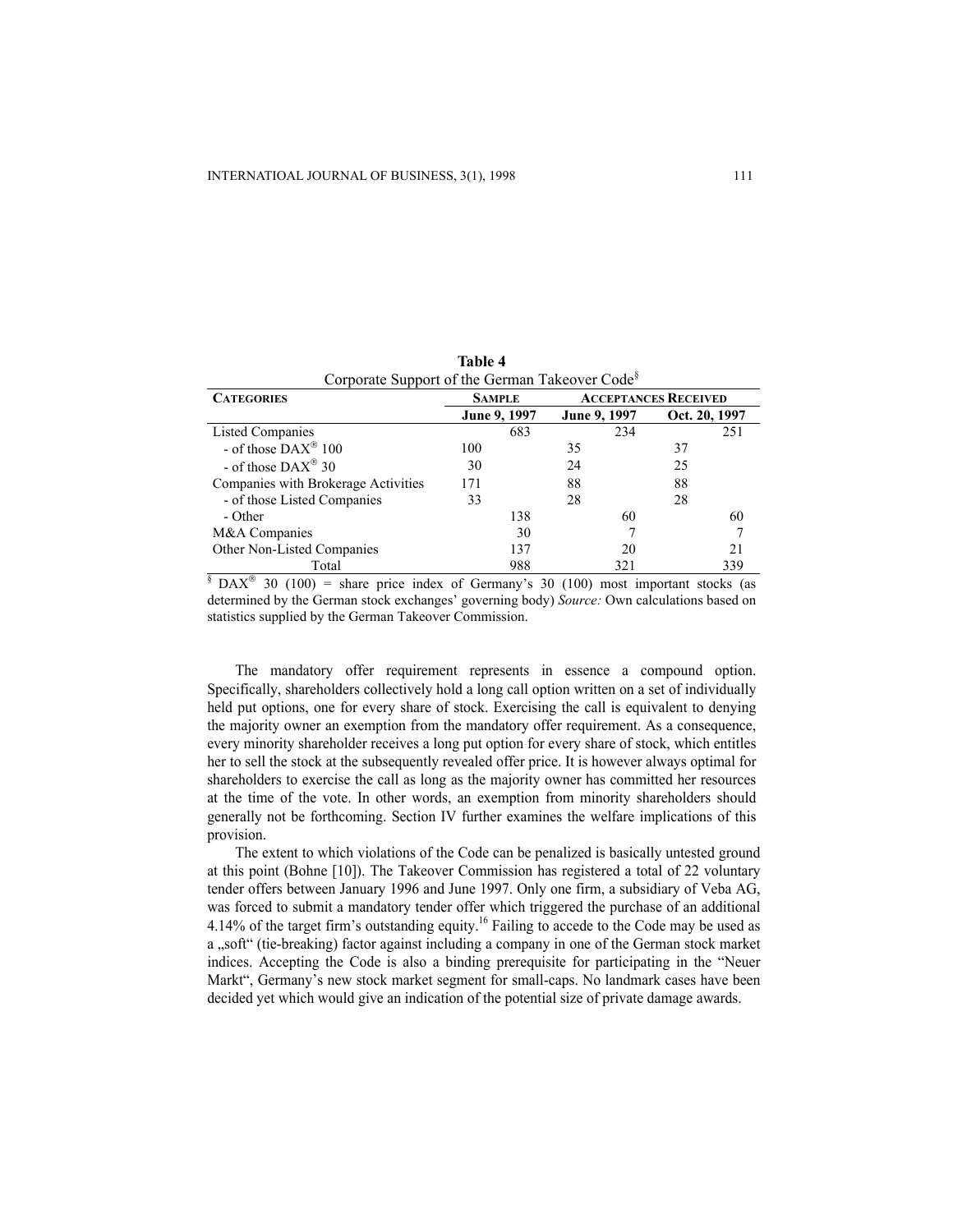The regulatory structure currently put in place in Germany can be characterized as a *judicial hierarchy* based on the subsidiarity principle. The proposed EU Takeover Directive aims at harmonizing national takeover regulations without requiring outright convergence, i.e., national statutes must comply with certain basic principles but can otherwise be tailored towards country-specific preferences. Regulatory authority is still vested with the individual Member States who therefore command additional leeway with respect to the enforcement of takeover rules. The European approach stands in direct contrast to the one in the United States where federal and state legislatures are engaged in an ongoing process of *legislative competition* (Hommel/Riemer-Hommel [35]).

# **Figure 3**

Implementation of the (proposed) EU takeover directive§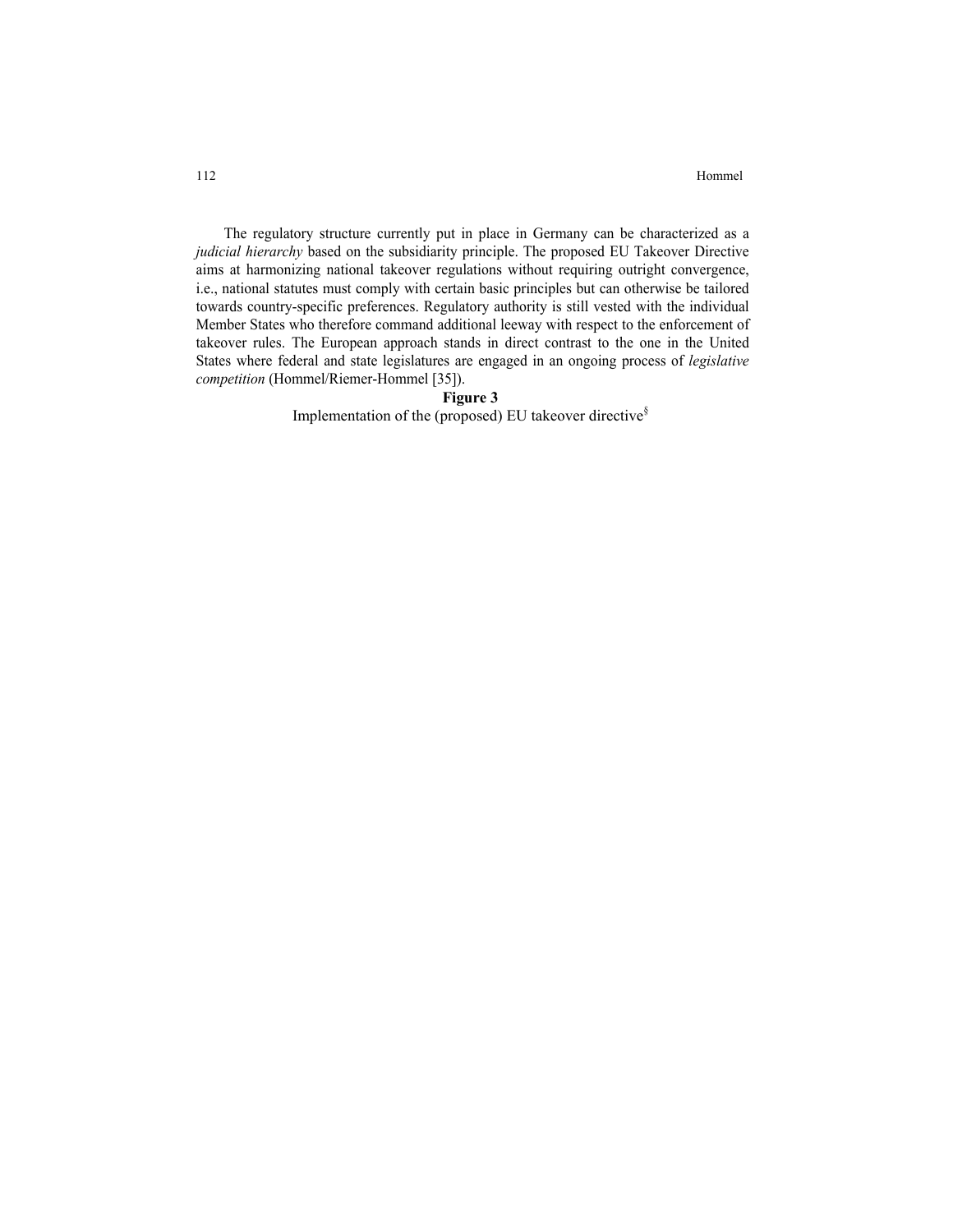

 $\frac{1}{2}$  EUTD = EU Takeover Directive, GTC = German Takeover Code. Source: Based on Schuster/Zschocke [47], Übernahmekommission [55].

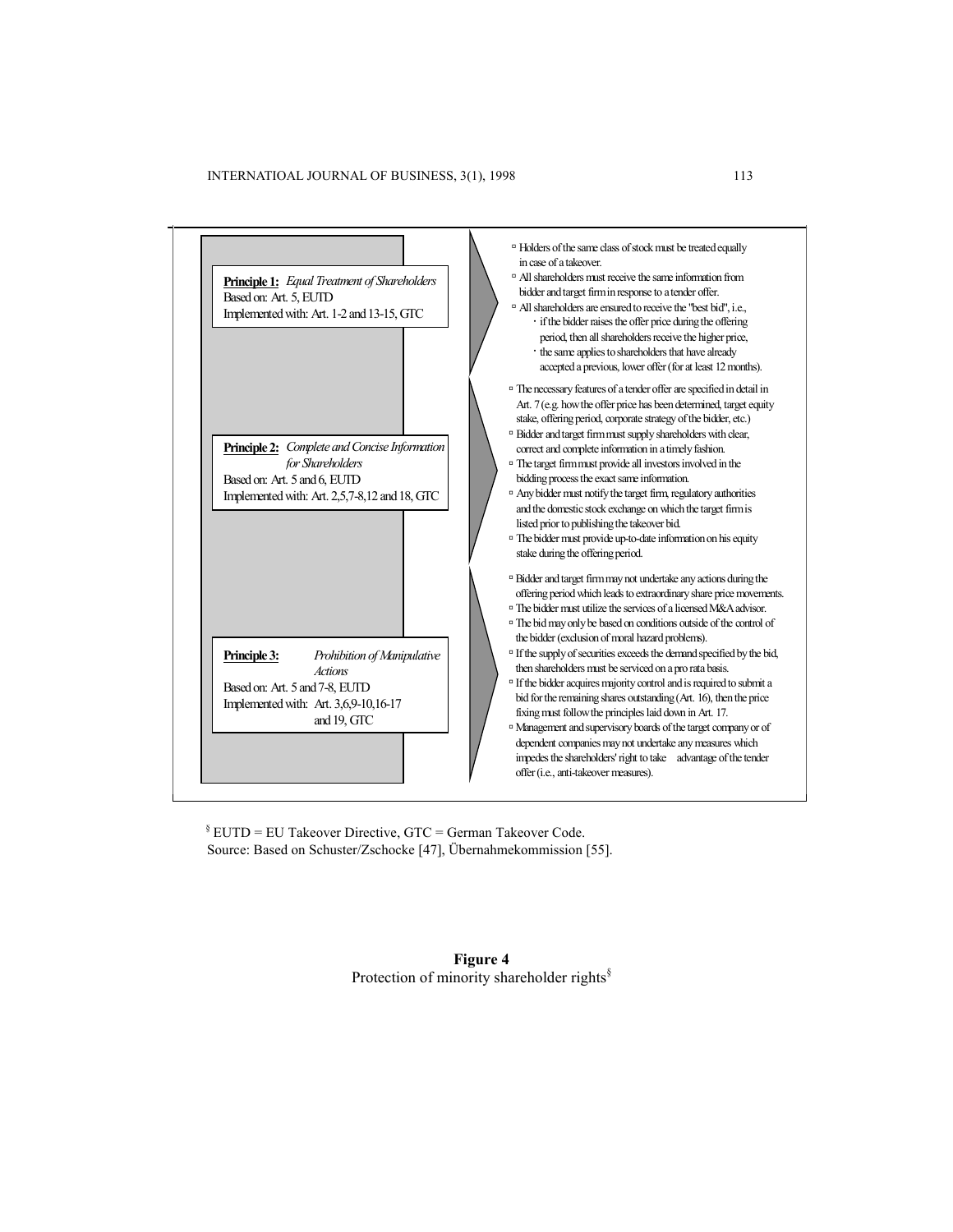114 Hommel



 $\S$  EUTD = EU Takeover Directive, GTC = German Takeover Code. Source: Based on Übernahmekommission [55], p. 23-25.

#### **IV. The Economics of Mandatory Tender Offers**

The discussion in section II has established that the *scope* of the minority shareholders' control rights is negatively correlated with the size of the majority owner's equity stake. The *ability* to exercise these rights depends in addition on the degree of fragmentation of the minority ownership and the shareholders' ability to overcome the free-rider problem associated with the "production" of interest group pressure (Becker [4]). Mandatory tender offers are intended as a regulatory mechanism to prevent majority owners from infringing on the rights of minority shareholders. The appropriateness of such a measure depends on two conditions to be discussed in this section: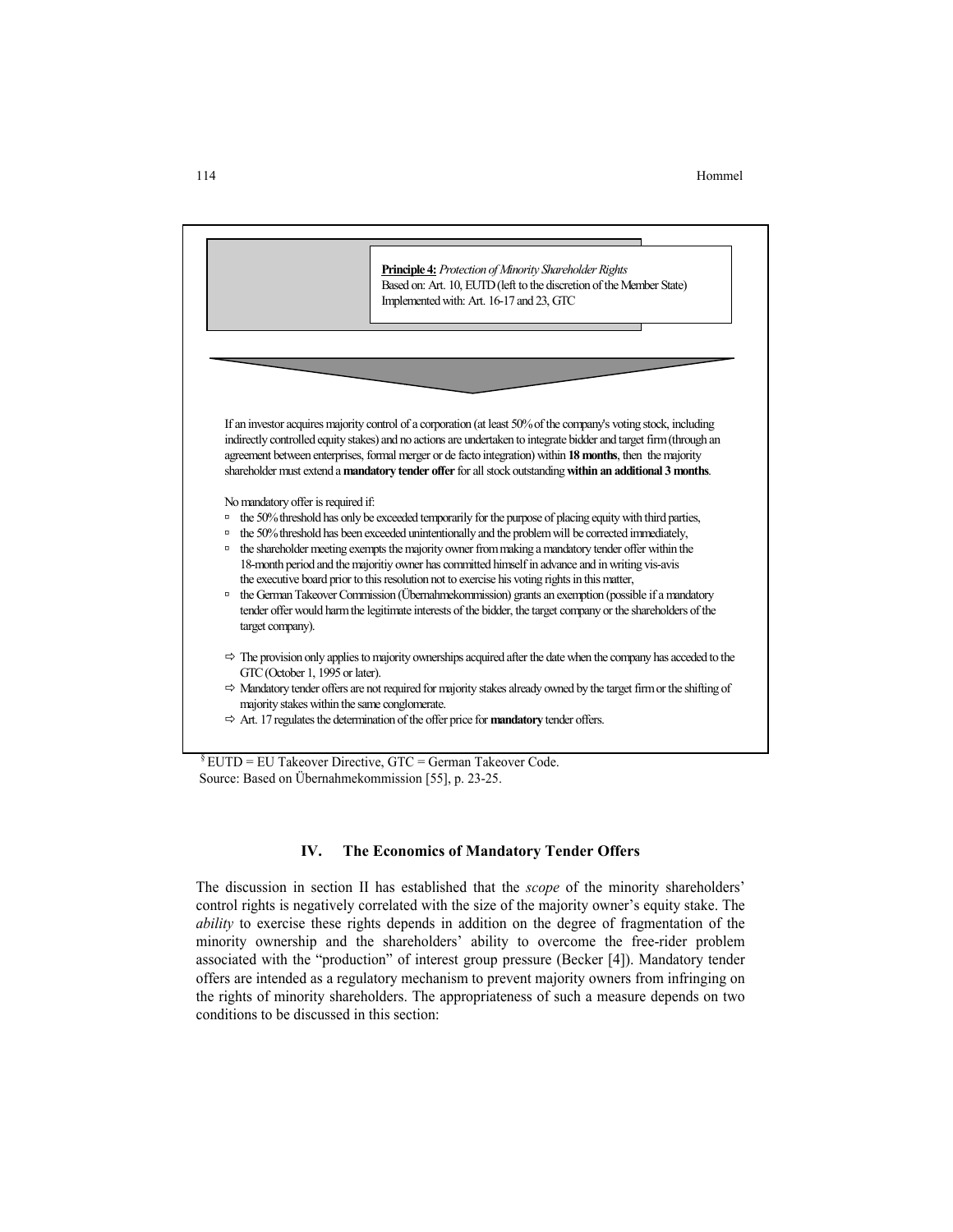*Necessary condition*: Minority shareholders are systematically exposed to the expropriation of wealth by the majority owner, i.e., the status quo represents a form of market failure.

*Sufficient condition*: Mandatory tender offers are the first-best instrument available for correcting the market failure problem.

Satisfying the necessary condition implies that regulatory intervention *can* be in the public interest; satisfying the sufficient condition qualifies mandatory tender offers as a fitting device for preserving the rights of minority shareholders. The subsequent analysis yields a conditional "Yes" in the first instance and an unconditional "No" in the second one.

Corporate takeovers involve real resource costs. Rival bidders and incumbent shareholders have an incentive to free ride on the raider's information investments and to bargain for a share of the takeover gain, i.e., the raider bears the entire social cost of his activity but can only capture a fraction of the social benefit. Hence, takeovers will typically be underprovided in the free-market equilibrium. The German system of corporate governance has however developed unique ways for the raider to avoid these positive externalities.

As discussed in section II, hostile stake-building permits outside raiders to attain the status of an inside block owner before they are forced to reveal their actual investment motive. Jenkinson/Ljungqvist [37] document numerous cases where raiders were able to secretly assemble a blocking minority through direct share purchases and coalition building with other investors. The implied veto powers of such equity stakes will generally represent a sufficient deterrent to keep other bidders from entering the takeover game, i.e., they represent an entry barrier for outside bidders. Bulow et. al. [13] also show that toeholds may create a winner's curse problem for outside bidders in auction-type contests: the raider holding a toehold has an incentive to bid more agressively since his offers simultaneously represent a bid for the remaining shares as well as an ask for his own stake which leads outsiders to bid more conservatively. The positive effect of toehold stakes on the probability of winning a takeover battle and on bidder returns is well-documented in the empirical literature (e.g. Betton/Eckbo [6]). It is however uncertain ex ante whether toeholds increase or decrease the target's return (Eckbo/Langhor [18], Franks/Harris [26]). German regulators are in the position to limit the downside risk for incumbent shareholders by influencing the degree to which stake-building is made transparent to outsiders. EU regulations<sup>17</sup> nowadays require investors to report their stakes when crossing the 5%, 10%, 25%, 50% and 75% level but German law enforcement authorities hold significant sway over the bidder's ability to temporarily place stock in the hands of allied investors.

Grossman/Hart [32] argue that companies with dispersed ownership will generally not be subjected to takeovers because free-riding shareholders are unwilling to sell out at a lowenough price. Their proposed solution is to systematically exclude incumbent (minority) shareholders from participating in the value increases brought about by the raider. German corporate law offers ample opportunities for this form of discrimination. Specifically, a three-quarter majority at the general shareholder meeting enables corporate majority owners to impose a control and profit transfer agreement on the firm and its shareholders. Incumbent shareholders are in turn entitled to a cash buy-out offer or the opportunity to exchange their holdings into the majority owner's stock. Wenger/Heckmann [56] analyze 46 such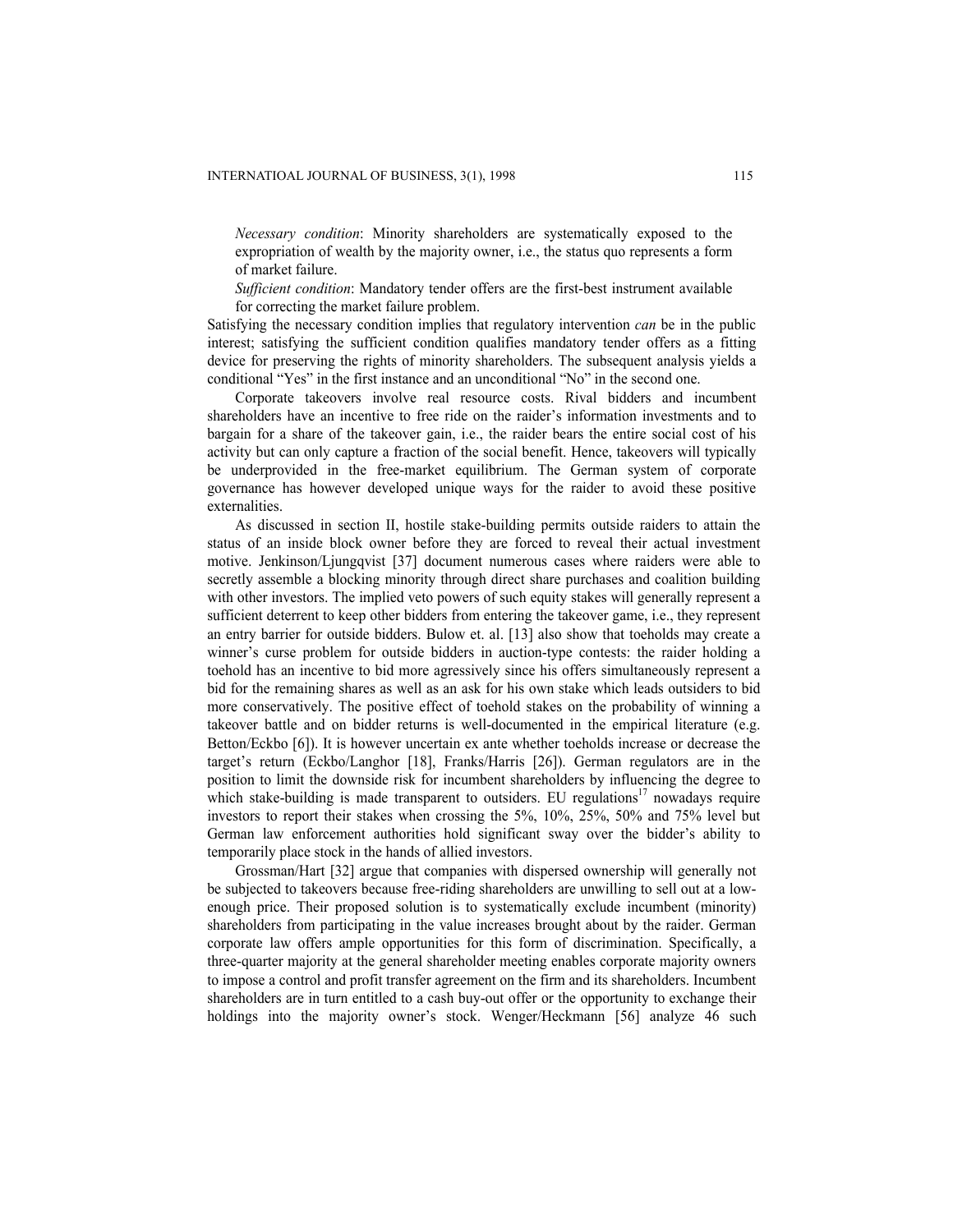#### 116 Hommel and the state of the state of the state of the Hommel Hommel and the Hommel State of the Hommel State of the State of the State of the State of the State of the State of the State of the State of the State of th

agreements<sup>18</sup> between 1983 and 1992 and show that initial offers to minority shareholders had deviated on average by -37.14% from the last stock price; 33 of these agreements would have made minority shareholders worse off with an average value discount of 55.3%. Private litigation has in the past served as an effective corrective mechanism for excessive discounting by the majority owner with nominal increases in the offer value of up to  $120\%$ .<sup>19</sup> Thus, it seems that a functioning mechanism with a flexible minimum standard has been put in place in order to limit the minority shareholders' ability to "piggyback" on the raider's efforts.

Art. 17 of the Takeover Code explicitely defines the minimum price to be paid in a mandatory tender offer. If the offer is submitted without undertaking additional share purchases, then the price should not be more than 25% below the weighted average price paid by the majority owner during the 6 months preceding the takeover. If the majority owner has acquired additional shares at higher prices after crossing the 50% threshold, then this price information must be included in the minimum price calculation as well. The sole advantage of this formula-based method is the use of market prices for calculating the value of minority claims. There does however not exist any economic justification for overriding the existing "rule of reason" regulation with a "per se" valuation approach. Further, the specification of the pricing formula itself is completely ad hoc.

Overall, mandatory offer requirements do not seem to tackle obvious regulatory shortcomings which is however not say that they do not exist. More empirical research needs to be done on the long-term impact of takeovers to resolve this issue. Germany's stock market is highly underdeveloped by Anglo-Saxon standards and the accessability of international financial markets is still limited for corporations other than blue chips. As a result, German companies face significant capital market imperfections that are reflected by the inability to finance all value-enhancing investments with external funds. Mandatory tender offers raise the capital requirements for potential raiders, thereby acting as a takeover deterrent. It has been shown theoretically (Bolton/v. Thadden [11]) as well as empirically (see discussion of Section II) that block ownership leads to better monitoring and control of management which, in turn, implies that adding a mandatory tender offer requirement enhances the residual rights captured by management.

Takeover threats are believed to lead to management myopia and the neglect of investment opportunities with a long-term strategic value. Stein [53] for instance points out that managers have an incentive to engage in (costly) short-term profit boosting as a signal to uninformed shareholders. For our purposes, Schnitzer [46] advances a more relevant point: managers tend to focus on short-term payoffs because implicit contracts will be terminated in case of a takeover. Given that capital market imperfections limit the ability of the investment community to evaluate strategic investments (growth options), managers will underprovide resources for these types of projects.

Thus, if we take such a strictly "Anglo-Saxon" view on takeovers, then the ultimate impact of mandatory offer requirements on corporate competitiveness is uncertain. On the one hand, removing the takeover threat reduces management myopia and strengthens implicit contracting relationships; on the other hand, holding a greater fraction of the residual control rights enhances the manager's ability to shirk. It has however been emphasized throughout the paper that German takeovers are different. In particular, the acquisition of majority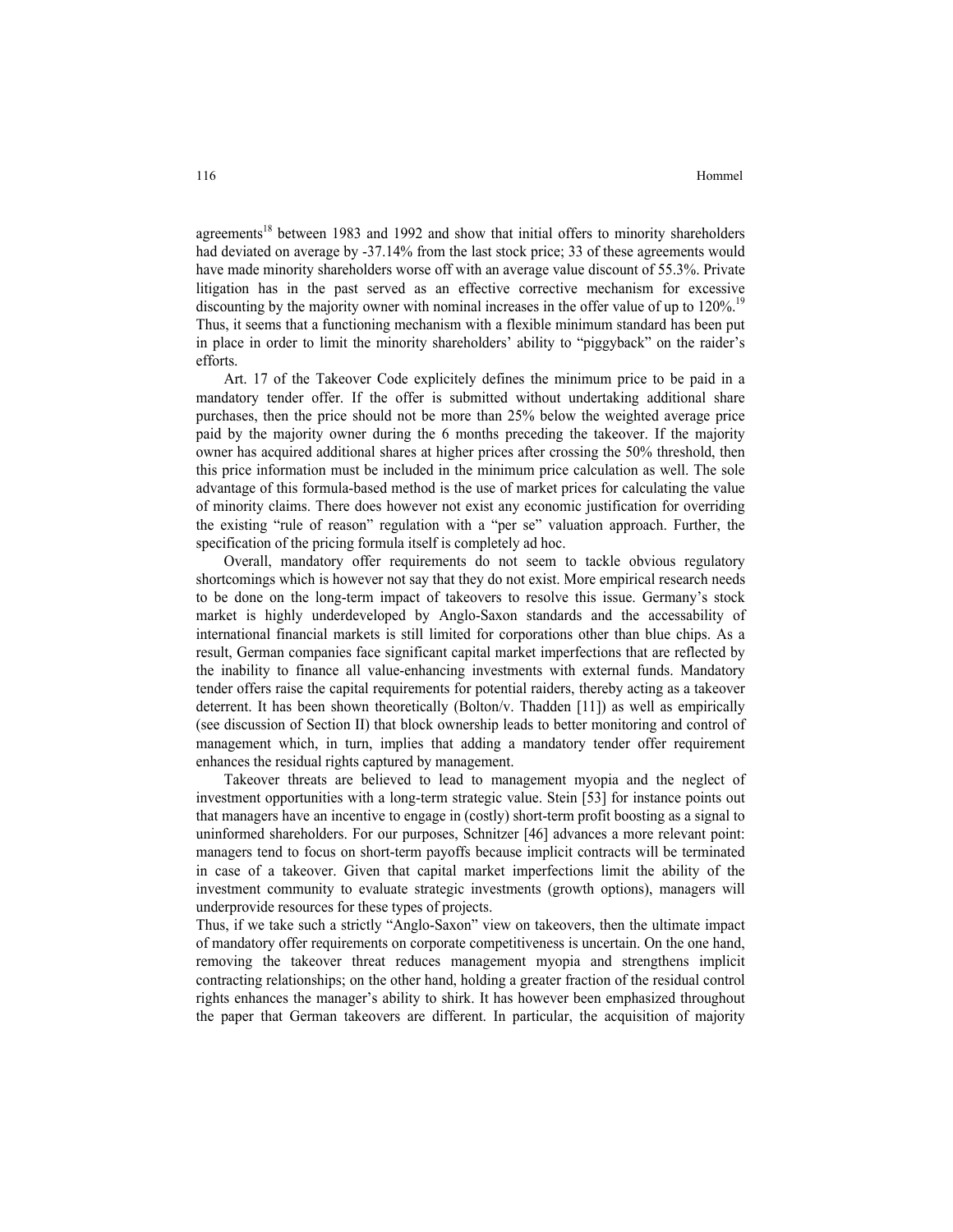control does typically not lead to the replacement of management (e.g. Kaplan [39]) but rather implies a strengthening of the implicit contracting relationship. By crossing the 50% threshold, the new majority owner enhances her capability to interact with management and signals a long-term commitment to this particular investment. If seen this way, mandatory offer requirements are unambigously detrimental to the company's long-term health.

## **V. Conclusions**

Both, the U.S. and the German system of corporate governance, are suffering from similar problems but for very different reasons (Dufey et. al. [17], Hommel/Riemer-Hommel [35]). U.S. regulations (e.g. SEC provisions, IRS tax code) create disincentives for investors to accumulate larger equity stakes and to exercise internal control. In contrast, German corporations are often held by one or more block owners with appropriate monitoring incentives but the supervisory board is essentially a defunct institution. The functioning of the U.S. market for corporate control is significantly restricted by the combination of corporate charter amendments and state-based anti-takeover legislation. Germany displays a permissive legal environment with respect to takeovers but preexisting structural barriers (e.g. power of banks, etc.) impede the flourishing of a more active market for corporate control.

Financial market pressures are forcing companies to place a stronger emphasis on value creation and thereby act as a trigger for corporate governance reform in both countries. Overall, Germany finds itself on a promising trajectory towards alleviating its current systemic deficiencies, much more so than the United States. Its Takeover Code opens the doors to the "smoke-filled board rooms" but does yet not fully overcome the tendency to over-regulate and fails to remove the persisting structural impediments.

#### **ACKNOWLEDGEMENT**

The author gratefully acknowledges helpful comments from Petra Riemer-Hommel and secretarial assistance from Philomena Richartz. All remaining errors are solely the author's responsibility.

#### **NOTES**

- 1 "Proposal for a 13th European Parliament and Council Directive on Company Law concerning Takeover Bids" (Official Journal of the EU, No. C 162, June 6,1996).
- 2 Takeover Code of the Exchange Expert Commission at the Federal Ministry of Finance (July 14, 1995).
- 3 See Sherman [49] and Wenger/Hecker [56].
- 4 Implicit contracting refers to an informal understanding between two parties, either based on specific conditions or merely on trust, which is not formally contractable and therefore not enforcable in any court of law.
- 5 A growth option represents an implicit option on the "asset side" of the company's balance sheet (also called "real option"). It grants management the flexibility to take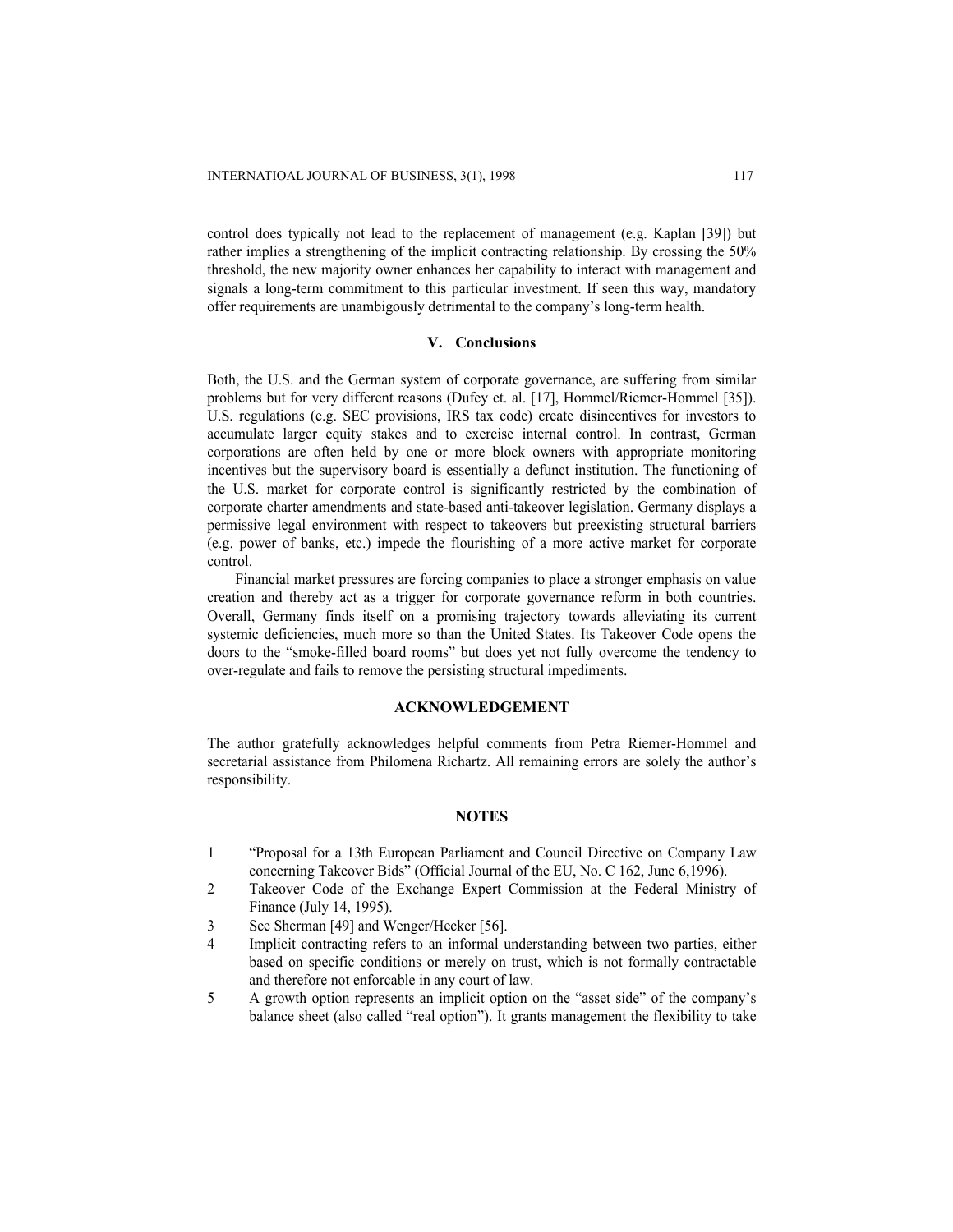advantage of subsequently developing investment opportunities. An R&D program may for instance be viewed as an option to later invest in the production and marketing of the R&D output if market conditions turn out to be favorable (see Trigeorgis [54]).

- 6 Financial analysts and portfolio managers have, for instance, only recently begun to demand detailed information on corporate R&D programs: in-depth description of the entire R&D portfolio, investment expenditures per project, the underlying management objective, cash flow estimates, etc. (source: company interviews).
- 7 Böhmer [8] reports for a sample of 297 takeovers and the period 1984-88 that in 75% of these cases the bidder had held less that 25% of the equity prior to the takeover and in 81% of the deals more than 75% of the equity afterwards.
- 8 Recorded transactions in 1988: 534 in Germany, 537 in France and 937 in the United Kingdom (see Jenkinson/Mayer [38], 3).
- 9 Morgan Grenfell (Deutsche Bank), Kleinwort Benson (Dresdner Bank).
- 10 Franks/Mayer [24] report that 85.4% of a sample of 171 industrial and commercial quoted companies had a block owner holding more than 25% of the equity in 1990.
- 11 Key shortcomings are: (1) management board (MB) controls the composition of the supervisory board  $(SB)$ ; (2) chairmen of the SB are often former CEOs; (3) qualification generally not a selection criterion for SB membership; (4) accumulation of SB mandates by individuals; (5) membership of SBs too large (up to 24), triggering free-riding by individual members (e.g. annual reports not carefully reviewed meeting); (6) auditors report to MB (not SB); (7) SB restricts own control competencies voluntarily (via charter amendments) to limit influence of and information dissemination to employee representatives (codetermination). Recent legislative reform proposals (e.g. Bundesministerium der Justiz [14]) will only remedy these problems imperfectly (Hommel [34]).
- 12 Voting rights associated with cross equity ownership may only be exercised in one direction if it exceeds 25% (§328 AktG); this restriction is not able to handle networks of more than two firms. Beyer [7] however tests various network arrangements and does not find any empirical support for the hypothesis that cross ownership affects corporate performance negatively.
- 13 See for instance Cable [15], Elston/Albach [20], Gorton/Schmid [30] and Seger [48].
- 14 Most notably ["Target" vs. "Raider"]: Aachener & Münchener Beteiligungen vs. AGF, Asko vs. Metro, Springer Verlag vs. Burda/Kirch, Buderus vs. Bilfinger & Berger, Continental vs. Pirelli, DBV vs. Zurich Insurance, Hoesch vs. Krupp, Holzmann vs. Hochtief.
- 15 In addition, Schmidt et. al. [45] discuss one hostile tender offer (Postbank AG). Further case discussions are provided by Franks/Mayer [25].
- 16 It is currently discussed to reduce the trigger level for mandatory tender offers to 40% which is typically sufficient for a majority at the general shareholder meeting (Bohne  $[10]$ ).
- 17 EU Transparency Directive (88/627/EEC); implemented with the Wertpapierhandelsgesetz (August 1994).
- 18 42 companies; 4 companies with common as well as preferred stock; 41 cash offers, 4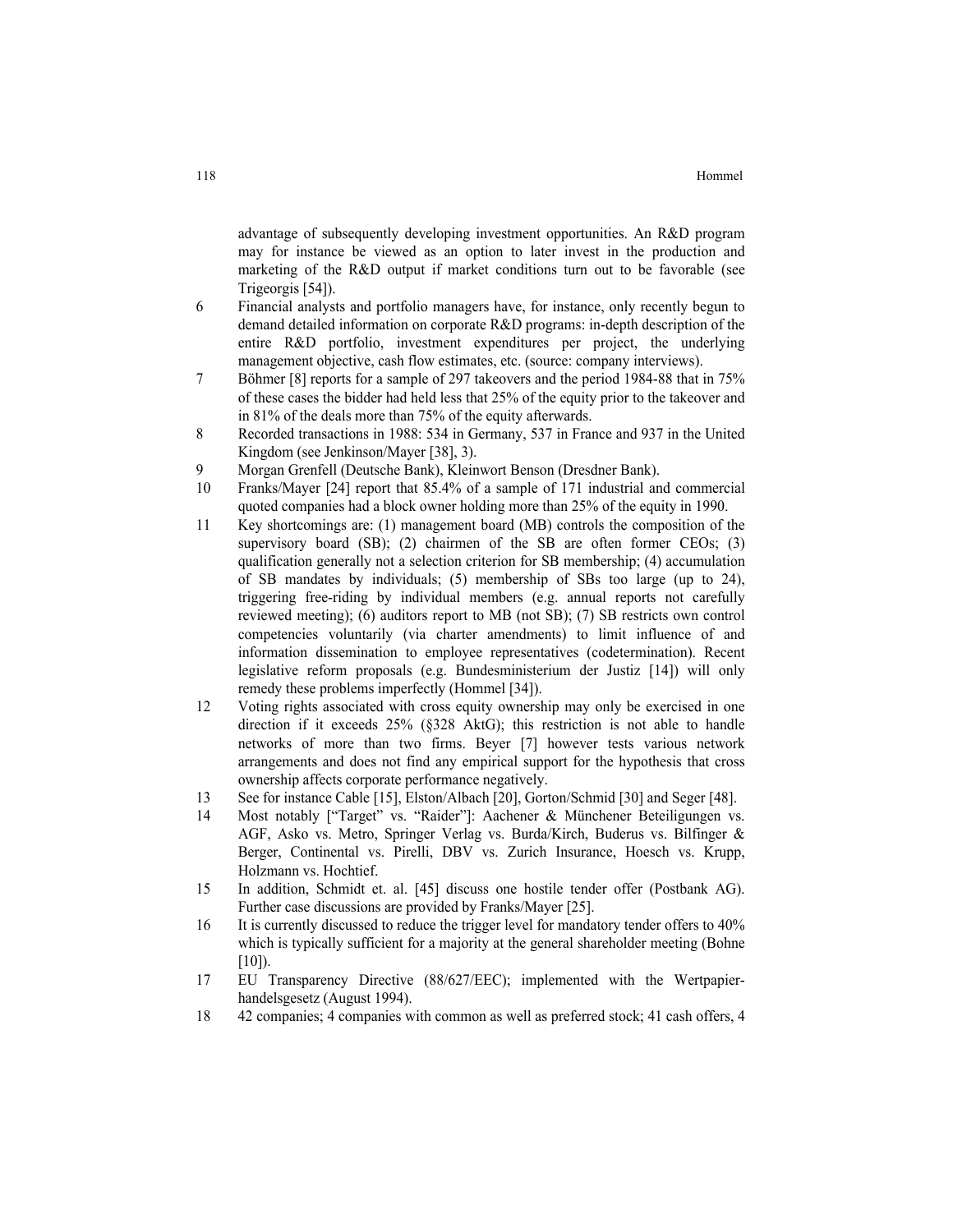pure stock exchange offers, 1 mixed offer.

19 Higher nominal value increases are typically associated with longer litigation periods. Approximate real value increases have been in a range between 0% and 30%.

# **REFERENCES**

- [1] Allen, F. and Gale, D. (1995). "A Welfare Comparison of Intermediaries and Financial Markets in Germany and the U.S.," *European Economic Review*, Vol. 39, 179-209.
- [2] Baums, T. and Fraune C. (1995). "Institutionelle Anleger und Publikumsgesellschaft: eine empirische Untersuchung," *Die Aktiengesellschaft*, Vol. 40, No. 3, 97-112.
- [3] Becht, M. and Böhmer, E. (1997). "Transparency of Ownership and Control in Germany," *unpublished Working Paper*, October 6.
- [4] Becker, Gary S. (1983). "A Theory of Competition Among Pressure Groups for Political Influence," *Quarterly Journal of Economics*, Vol. 98, August, 371-400.
- [5] Berglöf, E. (1997). "Reforming Corporate Governance: Redirecting the European Agenda," *Economic Policy*, April, 93-123.
- [6] Betton, S. and Eckbo, E. B. (1995). "Toeholds, Competition, and State-Contingent Payoffs in Tender Offers," *unpublished Working Paper*, July.
- [7] Beyer, Jürgen (1996). "Governance Structures: *Zeitschrift für Betriebswirtschaft*, Ergänzungsheft Unternehmensverflechtungen und Unternehmenserfolg in Deutschland," 3/96, 79-101.
- [8] Böhmer, E. (1997). "Industry Groups, Bank Control, and Large Shareholders: An Analysis of German Takeovers," *unpublished Working Paper*, March 14.
- [9] Böhmer, E. and Löffler, Y. (1997). "Kursrelevante Ereignisse bei Unternehmensübernahmen - Eine empirische Analyse des deutschen Kapitalmarktes," *unpublished Working Paper*, August 22.
- [10] Bohne, Andreas (1997). "Der Übernahmekodex ist besser als sein Ruf," *Handelsblat*t, August 27, No. 164.
- [11] Bolton, P. and v. Thadden, E.-L. (1996). "Blocks, Liquidity and Corporate Control," *Discussion Paper,* No. 249, LSE Financial Markets Group, October.
- [12] Bühner, R. (1990). *Erfolg von Unternehmenszusammenschlüssen in der Bundesrepublik Deutschland*, Stuttgart: C. E. Poeschel Verlag.
- [13] Bulow, J., Huang, M. and Klemperer, P. (1996). "Toeholds and Takeovers," *unpublished Working Paper*, August.
- [14] Bundesministerium der Justiz (1996). "Entwurf eines Gesetzes zur Kontrolle und Transparenz im Unternehmensbereich (KonTraG)," *Referentenentwurf*, 22. November, Bonn.
- [15] Cable, J. (1985). "Capital Market Information and Industrial Performance: The Role of West German Banks," *The Economic Journal*, Vol. 85, March, 1985, 118 - 132.
- [16] Dufey, G. and Hommel, U. (1997). "Der Shareholder-Value-Ansatz: U.S. amerikanischer Kulturimport oder Diktat des globalen Marktes? Einige Überlegungen zur 'Corporate Governance' in Deutschland," in: Engelhard, J., *Interkulturelles*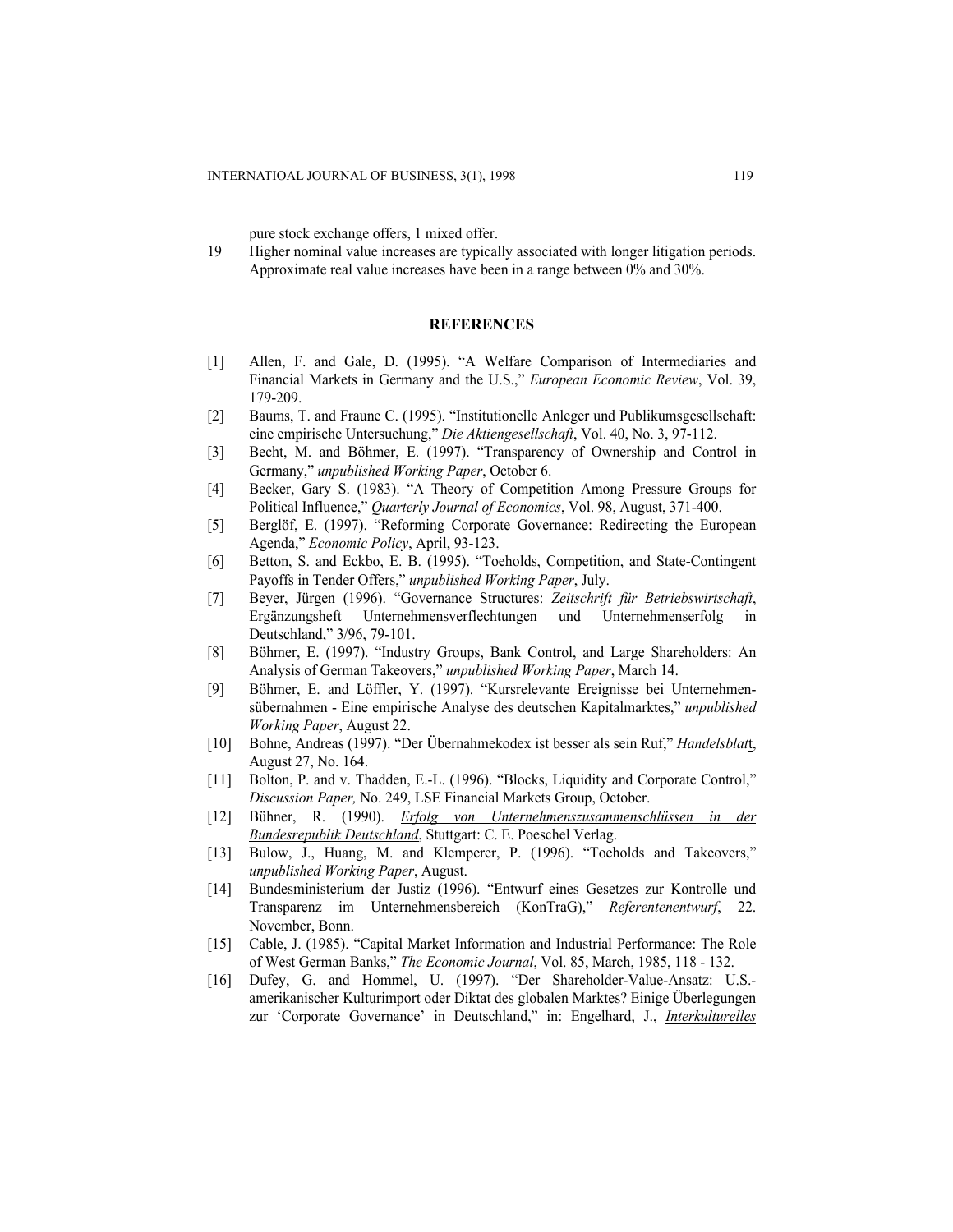*Management: Theoretische Fundierung und funktionsspezifische Konzepte*, Wiesbaden: Gabler-Verlag, 183-211.

- [17] Dufey, G., Hommel, U. and Riemer-Hommel, P. (1998). "Corporate Governance: European vs. U.S. Perspectives in a Global Capital Market," in: Zentes, J. (editor), *Strategisches Euro-Management II*, Stuttgart: Schäffer-Poeschel-Verlag, forthcoming.
- [18] Eckbo, B. E. and Langhor, H. (1989). "Information Disclosure, Method of Payment, and Takeover Premia: Public and Private Tender Offers in France," *Journal of Financial Economics*, Vol 24, 363-403.
- [19] Edwards, J. and Fischer, K. (1994). *Banks, Finance and Investment in Germany*, Cambridge: Cambridge University Press.
- [20] Elston, J. A. and Albach, H. (1995). "Bank Affiliations and Firm Capital Investment in Germany," *IFO-Studien*, No. 1, 3 - 16.
- [21] Feuillat, F. (1996). "European Commission Levels Battlefield," *Corporate Finance*, June, 46-48.
- [22] Franks, J. R. and Mayer, C. (1997). "Corporate Ownership and Control in the U.K., Germany and France," in: Chew, D. R. (ed.), *Studies in International Corporate Finance and Governance Systems: A Comparison of the U.S., Japan, and Europe*, New York & Oxford: Oxford University Press, 281-296.
- [23] Franks, J. R. and Mayer, C. (1996). "Ownership and Control of German Corporations," *unpublished Working Paper*, London Business School.
- [24] Franks, J. R. and Mayer, C. (1992). "Corporate Control: A Synthesis of the International Evidence," *Working Paper* 165-92, Institute of Finance and Accounting, London Business School.
- [25] Franks, J. R. and Mayer, C. (1990). "Capital Markets and Corporate Control: A Study of France, Germany and the UK," *Economic Policy*, No. 11 (April), 191-231.
- [26] Franks, J. R. and Harris, R. S. (1989). "Shareholder Wealth Effects of Corporate Takeovers - The U.K. Experience 1955-85," *Journal of Financial Economics*, Vol 23, 225-249.
- [27] Fukao, M. (1995). *Financial Integration, Corporate Governance and the Performance of Multinational Companies*, Washington D.C.: The Brookings Institution.
- [28] Gerke, W., Garz, H. and Oerke, M. (1995). "Die Bewertung von Unternehmensübernahmen auf dem deutschen Aktienmarkt," *Zeitschrift für betriebswirtschaftliche Forschung*, Vol. 47, 805-820.
- [29] Glass, G. (1996). "Germany's Takeover Code Lacks a Cutting Edge," *Corporate Finance*, Issue 136, March, 12-13.
- [30] Gorton, G. and Schmid, F. A. (1996). "Universal Banks and the Performance of German Firms" *NBER Working Paper,* No. 5453, February.
- [31] Grandjean, B. (1992). "Unternehmenszusammenschlüsse und die Verteilung abnormaler Renditen zwischen Aktionären der übernehmenden und übernommenen Gesellschaften: Eine empirische Untersuchung," Doctoral Thesis, University Frankfurt/Main.
- [32] Grossman, S. J. and Hart, O. D. (1986). "The Costs and Benefits of Ownership: A Theory of Vertical and Lateral Integration," *Journal of Political Economy*, Vol. 94,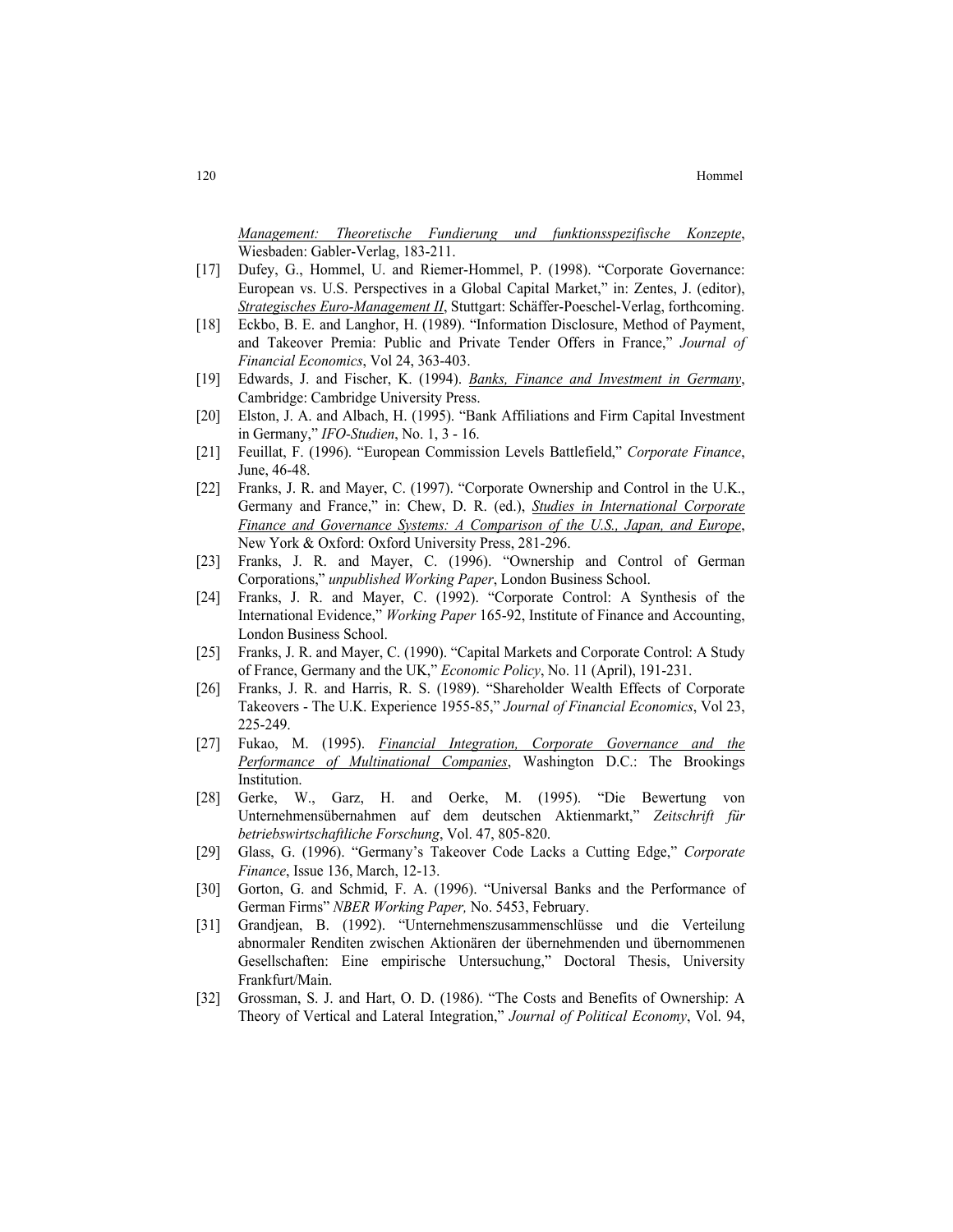No. 4, 691-719.

- [33] Grossman, S. J. and Hart, O. D. (1980): "Takeover Bids, Free-Rider Problem, and the Theory of the Corporation," *Bell Journal of Economics*, Vol. 11 (Spring), 42-64.
- [34] Hommel, U. (1997). "Die Reform des deutschen Unternehmensüberwachungssystems aus der Sicht des Aktionärs," *Signale aus der WHU*, No. 2 (June), 30-32.
- [35] Hommel, U. and Riemer-Hommel, P. (1997). "Die Evolution der nationalen Unternehmensüberwachungssysteme: Der Einfluß von Regulierung und internationalem Wettbewerb aufgezeigt am Beispiel der Vereinigten Staaten und der Bundesrepublik Deutschland," WHU Koblenz, *unpublished Working Paper*.
- [36] ICMG (1995). "Who Holds the Reins: An Overview of Corporate Governance Practice in Japan, Germany, France, United States of America, Canada and the United Kingdom", New York: International Capital Markets Group.
- [37] Jenkinson, T. and Ljungqvist, A. (1997). "Hostile Stakes and the Role of Banks in German Corporate Governance," *unpublished Manuscript* (July 29).
- [38] Jenkinson, T. and Mayer C. (1994). *Hostile Takeovers: Defense, Attack and Corporate Governance*, London et. al.: McGraw-Hill.
- [39] Kaplan, S. N. (1997). "Corporate Governance and Corporate Performance: A Comparison of Germany, Japan and the U.S.," in: Chew, D. H. (ed.), *Studies in International Corporate Finance and Governance Systems*, New York & Oxford: Oxford University Press, 251-257.
- [40] Macey, J. R. and Miller, G. P. (1997). "Corporate Governance and Commercial Banking: A Comparative Examination of Germany, Japan, and the United States", *Journal of Applied Corporate Finance*, Vol. 9, No. 4 (Winter), 57-73.
- [41] Nunnenkamp, P. (1995). "The German Model of Corporate Governance: Basic Features, Critical Issues, and Applicability to Transition Economies," Working Paper Nr. 713, Kiel Institute of World Economics, November.
- [42] OECD (1995). *OECD-Wirtschaftsberichte 1994 1995 (Deutschland)*, Paris: OECD, 94-174 (Kapitel 4: "Eigentumsverhältnisse, Kontrolle und Entscheidung-sprozesse in deutschen Unternehmen").
- [43] Prowse, S. (1995). "Corporate Governance in an International Perspective: A Survey of Corporate Control Mechanisms Among Large Firms in the U.S., U.K., Japan and Germany," *Financial Markets, Institutions & Instruments*, Vol. 4, No. 1.
- [44] Roe, M. J. (1994). *Strong Managers, Weak Owners: The Political Roots of American Corporate Finance*, Princeton: Princeton University Press.
- [45] Schmidt, H., Drukarczyk, J. et. al. (1997). *Corporate Governance in Germany*, Baden-Baden: Nomos-Verlag.
- [46] Schnitzer, M. (1997). "Short-Terminism and the Market for Corporate Control", in: Picot, A. and Schlicht, E. (ed.), *Firms, Markets, and Contracts: Contributions to Neoinstitutional Economics*, Heidelberg: Physica-Verlag, 36-58.
- [47] Schuster, S. and Zschocke, C. (1996). *Übernahmerecht/Takeover Law*, Frankfurt am Main: Fritz Knapp Verlag.
- [48] Seger, F. (1997). *Banken, Erfolg und Finanzierung*, Wiesbaden: DUV.
- [49] Sherman, H. D. (1997). "Corporate Governance Changes Make Inroads in Europe," in: Chew, D. H. (ed.), *Studies in International Corporate Finance and Governance*